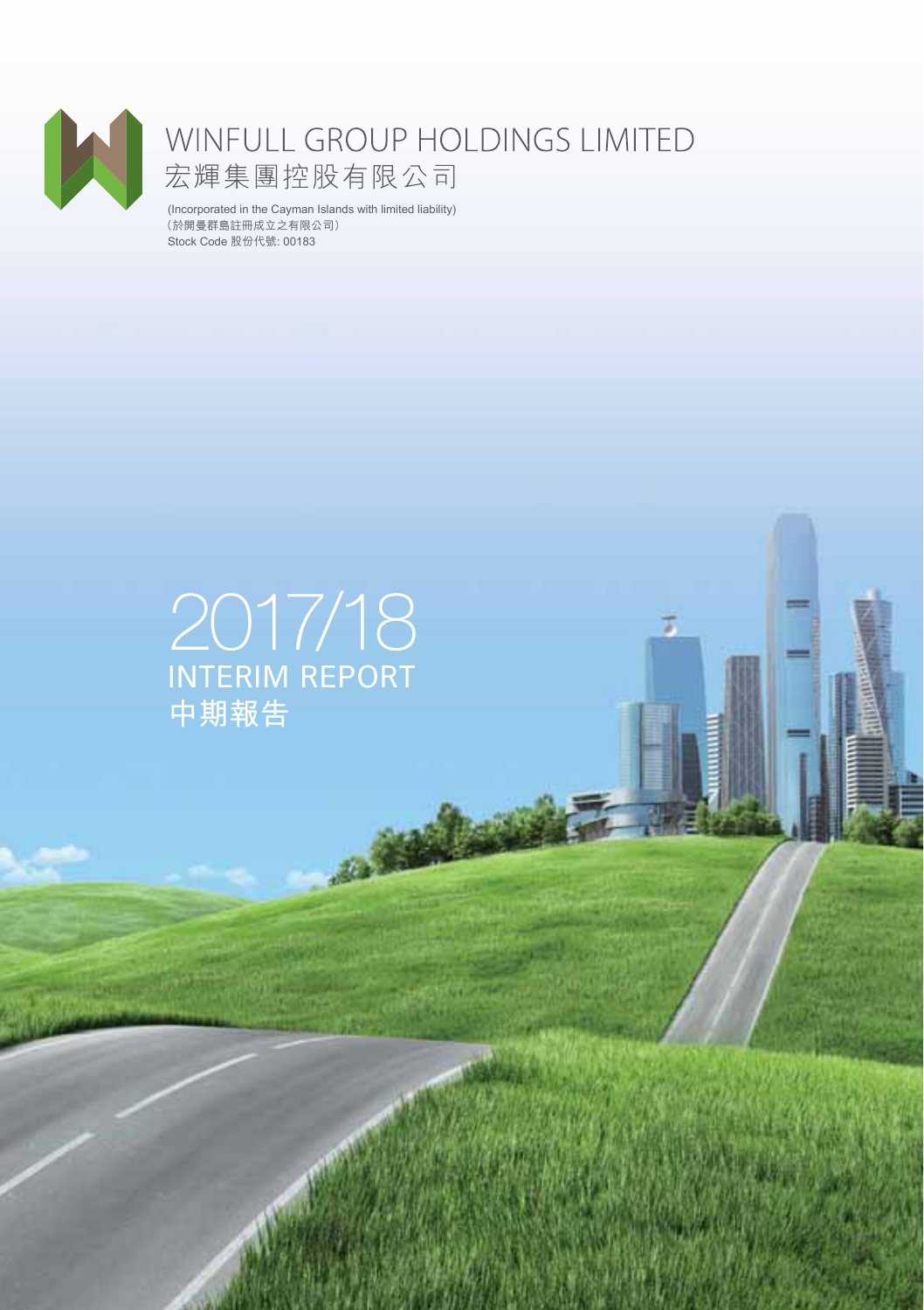#### **CORPORATE INFORMATION**

#### **BOARD OF DIRECTORS** Executive Directors

Pong Wilson Wai San *(Chairman)* Lee Wing Yin *(Chief Executive Officer)* Ngan Man Ho

#### Non-Executive Director

Lai Hin Wing Henry

#### Independent Non-Executive Directors

Koo Fook Sun Louis Lung Hung Cheuk Yeung Wing Yan Wendy

#### **COMPLIANCE OFFICER**

Lee Wing Yin

**COMPANY SECRETARY** Lee Wing Yin

#### **AUDIT COMMITTEE**

Koo Fook Sun Louis *(Chairman)* Lung Hung Cheuk Yeung Wing Yan Wendy

#### **REMUNERATION COMMITTEE**

Lung Hung Cheuk *(Chairman)* Koo Fook Sun Louis Yeung Wing Yan Wendy

#### **NOMINATION COMMITTEE**

Yeung Wing Yan Wendy *(Chairwoman)* Koo Fook Sun Louis Lung Hung Cheuk

#### **AUTHORISED REPRESENTATIVES**

Lee Wing Yin Ngan Man Ho

#### **HEAD OFFICE AND PRINCIPAL PLACE OF BUSINESS**

Unit A, 6/F 9 Queen's Road Central Central Hong Kong

#### **COMPANY HOMEPAGE**

www.winfullgroup.hk

#### **REGISTERED OFFICE**

Cricket Square Hutchins Drive P.O. Box 2681 Grand Cayman KY1-1111 Cayman Islands

#### **PRINCIPAL SHARE REGISTRAR AND TRANSFER OFFICE**

Estera Trust (Cayman) Limited Clifton House 75 Fort Street P.O. Box 1350 Grand Cayman KY1-1108 Cayman Islands

#### **HONG KONG BRANCH SHARE REGISTRAR AND TRANSFER OFFICE**

Tricor Tengis Limited Level 22, Hopewell Centre 183 Queen's Road East Hong Kong

#### **AUDITOR**

BDO Limited Certified Public Accountants

#### **STOCK CODE**

183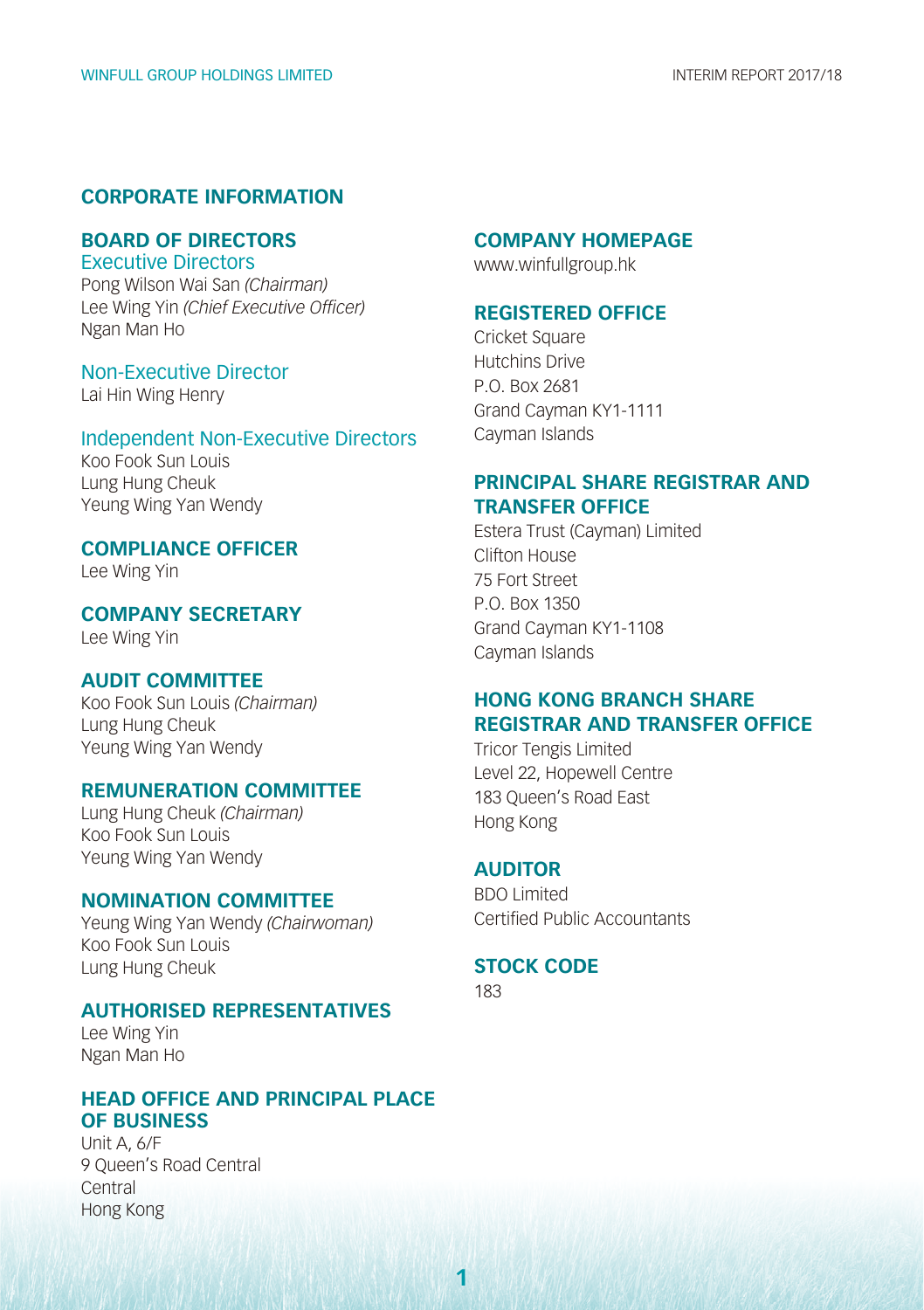#### **INTERIM RESULTS**

The board of directors (the "Director(s)") (the "Board") of Winfull Group Holdings Limited (the "Company") herein presents the unaudited consolidated results of the Company and its subsidiaries (collectively referred to as the "Group") for the six months ended 31 December 2017 together with the comparative unaudited figures for the corresponding period in 2016 as follows:

#### **UNAUDITED CONDENSED CONSOLIDATED INCOME STATEMENT**

For the six months ended 31 December 2017

|                                                                                                                     |                | <b>Six months ended</b><br>31 December |                                        |  |  |  |
|---------------------------------------------------------------------------------------------------------------------|----------------|----------------------------------------|----------------------------------------|--|--|--|
|                                                                                                                     | <b>Notes</b>   | 2017<br><b>HK\$'000</b><br>(Unaudited) | 2016<br><b>HK\$'000</b><br>(Unaudited) |  |  |  |
| Revenue<br>Cost of sales                                                                                            | Δ              | 624,587<br>(463, 731)                  | 6,492<br>(1, 475)                      |  |  |  |
| <b>Gross profit</b>                                                                                                 |                | 160,856                                | 5,017                                  |  |  |  |
| Other income<br>Administrative expenses and other                                                                   | $\overline{4}$ | 6,828                                  | 6,048                                  |  |  |  |
| operating expenses<br>Fair value gain on investment properties<br>Loss on disposal of a subsidiary<br>Finance costs |                | (14, 917)<br>5,808<br>(6,804)<br>(942) | (12, 595)<br>4,348<br>(454)            |  |  |  |
| Profit before income tax<br>Income tax expense                                                                      | 5<br>6         | 150,829<br>(658)                       | 2,364<br>(1, 301)                      |  |  |  |
| Profit for the period                                                                                               |                | 150,171                                | 1,063                                  |  |  |  |
| Profit for the period<br>attributable to:<br>Owners of the Company<br>Non-controlling interests                     |                | 72,871<br>77,300                       | 1,164<br>(101)                         |  |  |  |
|                                                                                                                     |                | 150,171                                | 1,063                                  |  |  |  |
| Profit per share for profit<br>attributable to owners of the<br><b>Company for the period</b><br>Basic and diluted  | 8              | <b>HK1.31 cent</b>                     | HK0.04 cent                            |  |  |  |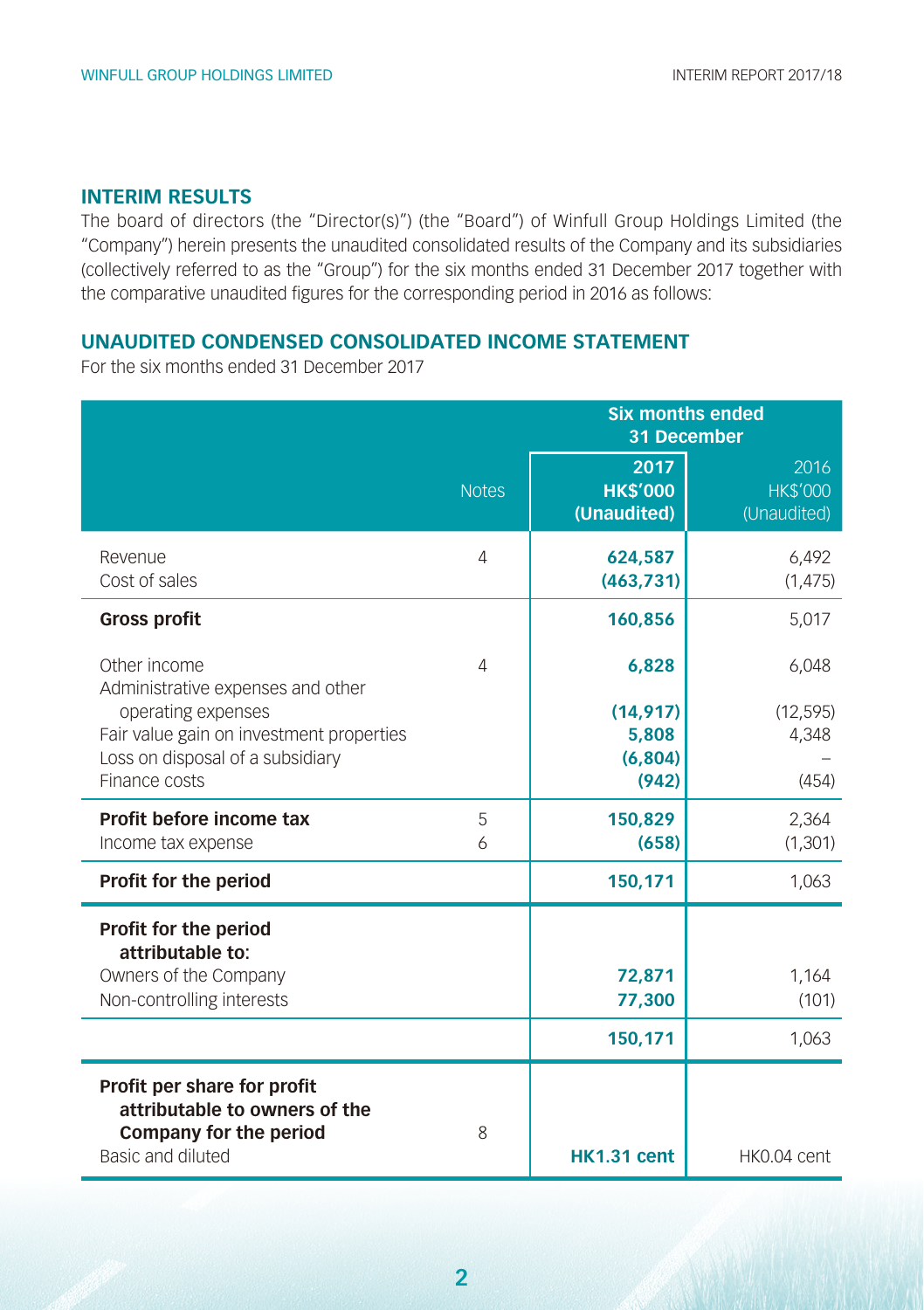#### **UNAUDITED CONDENSED CONSOLIDATED STATEMENT OF COMPREHENSIVE INCOME**

For the six months ended 31 December 2017

|                                                                                                                                              | <b>Six months ended</b><br>31 December |                                                     |  |  |
|----------------------------------------------------------------------------------------------------------------------------------------------|----------------------------------------|-----------------------------------------------------|--|--|
|                                                                                                                                              | 2017<br><b>HK\$'000</b><br>(Unaudited) | $\overline{2016}$<br><b>HK\$'000</b><br>(Unaudited) |  |  |
| Profit for the period                                                                                                                        | 150,171                                | 1,063                                               |  |  |
| Other comprehensive income<br>Items that may be reclassified subsequently to<br>profit or loss:<br>Net fair value gain on available-for-sale |                                        |                                                     |  |  |
| financial assets<br>Reclassified from equity to profit or loss on disposals                                                                  | 2,697                                  | 5,991                                               |  |  |
| of available-for-sale financial assets<br>Exchange differences arising on translation of foreign                                             |                                        | (865)                                               |  |  |
| operations<br>Release of other reserve upon disposal of                                                                                      | 136                                    | 28                                                  |  |  |
| properties under development                                                                                                                 | (2,997)                                |                                                     |  |  |
| Other comprehensive income for the period,<br>net of tax                                                                                     | (164)                                  | 5,154                                               |  |  |
| Total comprehensive income for the period                                                                                                    | 150,007                                | 6,217                                               |  |  |
| Total comprehensive income for the period<br>attributable to:                                                                                |                                        |                                                     |  |  |
| Owners of the Company<br>Non-controlling interests                                                                                           | 72,707<br>77,300                       | 6,318<br>(101)                                      |  |  |
|                                                                                                                                              | 150,007                                | 6,217                                               |  |  |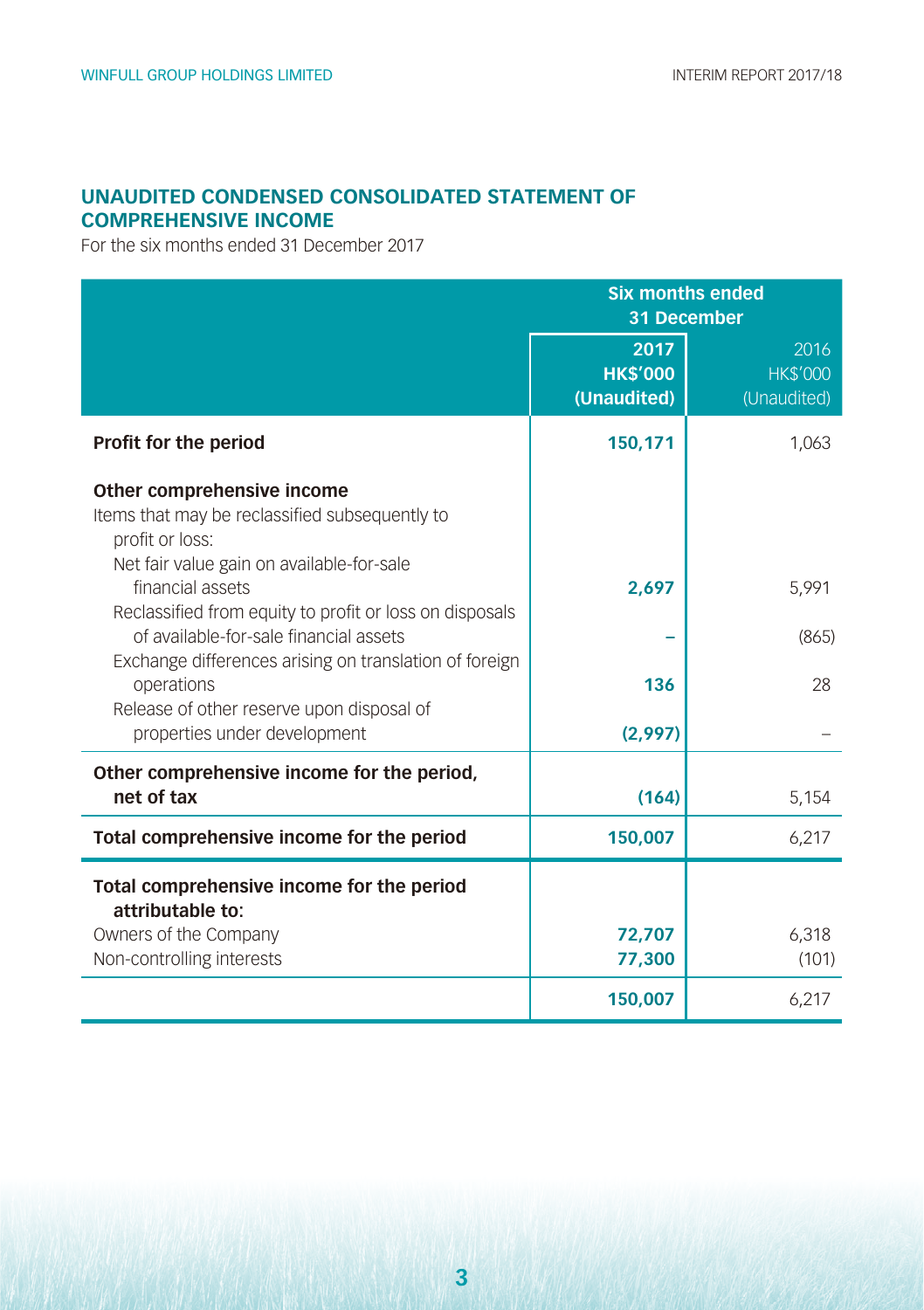#### **UNAUDITED CONDENSED CONSOLIDATED STATEMENT OF FINANCIAL POSITION**

As at 31 December 2017

|                                                                                                                                                                                                                                                             | <b>Notes</b> | At 31 December<br>2017<br><b>HK\$'000</b><br>(Unaudited) | At 30 June<br>2017<br><b>HK\$'000</b><br>(Audited)             |
|-------------------------------------------------------------------------------------------------------------------------------------------------------------------------------------------------------------------------------------------------------------|--------------|----------------------------------------------------------|----------------------------------------------------------------|
| <b>ASSETS AND LIABILITIES</b><br><b>Non-current assets</b><br>Property, plant and equipment<br>Investment properties<br>Interests in associates<br>Interests in joint ventures<br>Available-for-sale financial assets<br>Deposits for investment properties | 9            | 88,607<br>982,724<br>244,536<br>9,567<br>1,325,434       | 89,109<br>1,067,594<br>80,360<br>25,419<br>1,262,482           |
| <b>Current assets</b><br>Amounts due from a joint venture<br>Properties held for trading<br>Properties under development<br>Trade receivables<br>Prepayments, deposits and other receivables<br>Cash and bank balances<br>Pledged bank deposits             | 10           | 46,123<br>2,898<br>8,096<br>581,746<br>64,598            | 11<br>46,379<br>450,192<br>3,048<br>3,253<br>339,229<br>26,309 |
| Assets of a disposal group classified as<br>held for sale                                                                                                                                                                                                   |              | 703,461<br>100,399                                       | 868,421<br>100,399                                             |
| <b>Current liabilities</b><br>Accrued expenses and other payables<br><b>Borrowings</b><br>Amounts due to non-controlling<br>shareholders<br>Provision for income tax                                                                                        |              | 803,860<br>130,992<br>114,295<br>16,009<br>1,876         | 968,820<br>116,633<br>81,378<br>237,748<br>1,355               |
| <b>Net current assets</b>                                                                                                                                                                                                                                   |              | 263,172<br>540,688                                       | 437,114<br>531,706                                             |
| <b>Total assets less current liabilities</b>                                                                                                                                                                                                                |              | 1,866,122                                                | 1,794,188                                                      |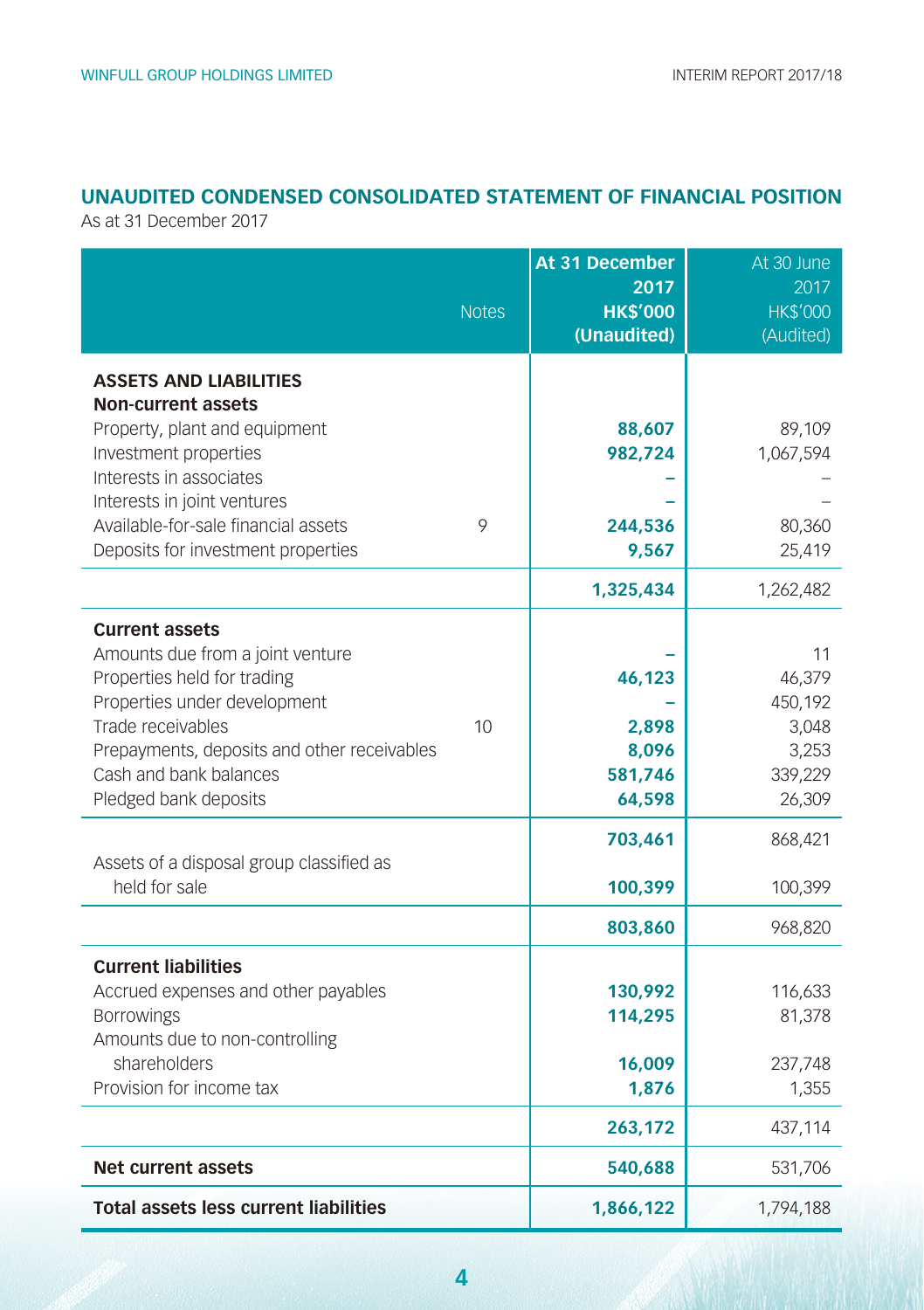#### **UNAUDITED CONDENSED CONSOLIDATED STATEMENT OF FINANCIAL POSITION**  *(cont'd)*

As at 31 December 2017

| <b>Notes</b>                                                                        | At 31 December<br>2017<br><b>HK\$'000</b><br>(Unaudited) | At 30 June<br>2017<br><b>HK\$'000</b><br>(Audited) |
|-------------------------------------------------------------------------------------|----------------------------------------------------------|----------------------------------------------------|
| <b>Non-current liabilities</b><br><b>Borrowings</b><br>Deferred tax liabilities     | 22,153<br>2,899                                          | 22,764<br>3,638                                    |
|                                                                                     | 25,052                                                   | 26,402                                             |
| <b>Net assets</b>                                                                   | 1,841,070                                                | 1,767,786                                          |
| <b>EQUITY</b><br>Share capital<br>11<br>Reserves                                    | 55,481<br>1,786,466                                      | 55,481<br>1,713,759                                |
| Equity attributable to owners of<br>the Company<br><b>Non-controlling interests</b> | 1,841,947<br>(877)                                       | 1,769,240<br>(1,454)                               |
| <b>Total equity</b>                                                                 | 1,841,070                                                | 1,767,786                                          |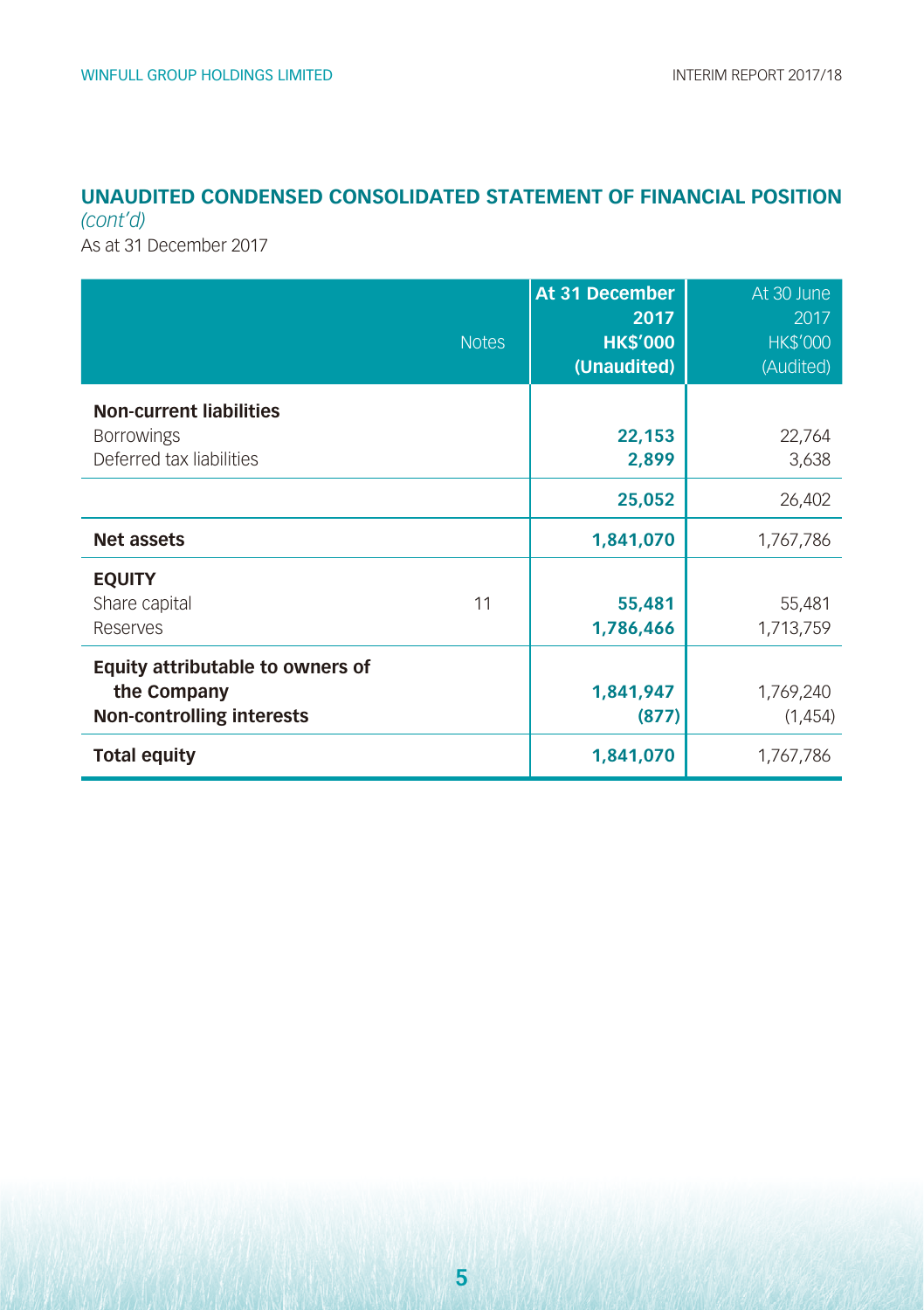#### **UNAUDITED CONDENSED CONSOLIDATED STATEMENT OF CASH FLOWS**

For the six months ended 31 December 2017

|                                                        | <b>Six months ended</b><br>31 December |                                        |  |  |
|--------------------------------------------------------|----------------------------------------|----------------------------------------|--|--|
|                                                        | 2017<br><b>HK\$'000</b><br>(Unaudited) | 2016<br><b>HK\$'000</b><br>(Unaudited) |  |  |
| Net cash generated from operating activities           | 603,353                                | 960                                    |  |  |
| Net cash (used in)/generated from investing activities | (86, 187)                              | 10,410                                 |  |  |
| Net cash used in financing activities                  | (268, 371)                             | (3,453)                                |  |  |
| Net increase in cash and cash equivalents              | 248,795                                | 7.917                                  |  |  |
| Cash and cash equivalents at beginning of period       | 178,136                                | 410.936                                |  |  |
| Effect of foreign exchange rate change                 | (364)                                  | 28                                     |  |  |
| CASH AND CASH EQUIVALENTS AT END OF PERIOD             | 426,567                                | 418,881                                |  |  |
| ANALYSIS OF BALANCES OF CASH AND<br>CASH EQUIVALENTS   |                                        |                                        |  |  |
| Cash and bank balances<br>Short-term deposits          | 72,024<br>354,543                      | 32,992<br>385,889                      |  |  |
|                                                        | 426,567                                | 418,881                                |  |  |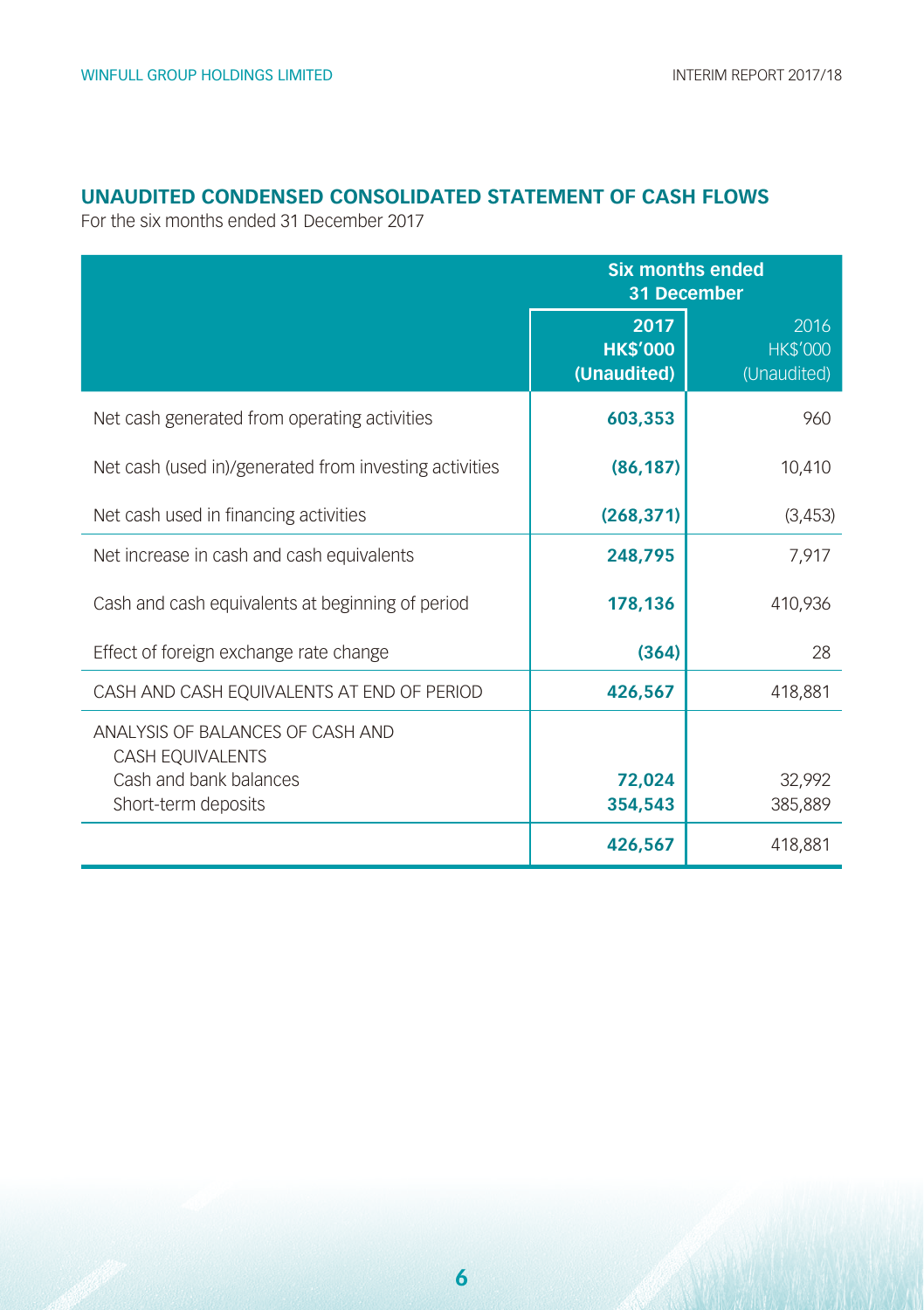### **UNAUDITED CONDENSED CONSOLIDATED STATEMENT OF CHANGES IN EQUITY** For the six months ended 31 December 2017

|                                                                                                                                                             | Equity attributable to owners of the Company             |                                                                     |                                                                |                                                                    |                                                         |                                                   |                                                      |                                        |                                                                          |                                                  |
|-------------------------------------------------------------------------------------------------------------------------------------------------------------|----------------------------------------------------------|---------------------------------------------------------------------|----------------------------------------------------------------|--------------------------------------------------------------------|---------------------------------------------------------|---------------------------------------------------|------------------------------------------------------|----------------------------------------|--------------------------------------------------------------------------|--------------------------------------------------|
|                                                                                                                                                             | <b>Share</b><br>capital<br><b>HKS'000</b><br>(Unaudited) | <b>Share</b><br>premium<br>account<br><b>HKS'000</b><br>(Unaudited) | <b>Translation</b><br>reserve<br><b>HKS'000</b><br>(Unaudited) | Share-based<br>payment<br>reserve<br><b>HKS'000</b><br>(Unaudited) | Revaluation<br>reserve<br><b>HKS'000</b><br>(Unaudited) | Other<br>reserve<br><b>HKS'000</b><br>(Unaudited) | Retained<br>profits<br><b>HKS'000</b><br>(Unaudited) | Total<br><b>HKS'000</b><br>(Unaudited) | Non-<br>controlling<br><i>interests</i><br><b>HKS'000</b><br>(Unaudited) | Total<br>equity<br><b>HKS'000</b><br>(Unaudited) |
| At 1 July 2016                                                                                                                                              | 31,385                                                   | 1,108,644                                                           | (224)                                                          | 11,074                                                             | (2,301)                                                 | 4,377                                             | 116,074                                              | 1,269,029                              | (1, 146)                                                                 | 1,267,883                                        |
| Profit/(loss) for the period<br>Other comprehensive income:                                                                                                 |                                                          |                                                                     |                                                                |                                                                    |                                                         |                                                   | 1,164                                                | 1,164                                  | (101)                                                                    | 1,063                                            |
| Net fair value gain on available-for-sale<br>financial assets<br>Reclassified from equity to profit or loss on<br>disposals of available-for-sale financial |                                                          |                                                                     |                                                                |                                                                    | 5,991                                                   |                                                   |                                                      | 5,991                                  |                                                                          | 5,991                                            |
| assets<br>Exchange differences arising on translation of                                                                                                    |                                                          |                                                                     |                                                                |                                                                    | (865)                                                   |                                                   |                                                      | (865)                                  |                                                                          | (865)                                            |
| foreign operations                                                                                                                                          |                                                          |                                                                     | 28                                                             |                                                                    |                                                         |                                                   |                                                      | 28                                     |                                                                          | 28                                               |
| Total comprehensive income for the period                                                                                                                   |                                                          |                                                                     | 28                                                             |                                                                    | 5,126                                                   |                                                   | 1,164                                                | 6,318                                  | (101)                                                                    | 6,217                                            |
| At 31 December 2016                                                                                                                                         | 31,385                                                   | 1,108,644                                                           | (196)                                                          | 11.074                                                             | 2,825                                                   | 4,377                                             | 117,238                                              | 1,275,347                              | (1,247)                                                                  | 1,274,100                                        |

|                                                                                                                                                                      | Equity attributable to owners of the Company             |                                                                     |                                                         |                                                                           |                                                         |                                                          |                                                             |                                               |                                                                          |                                                         |
|----------------------------------------------------------------------------------------------------------------------------------------------------------------------|----------------------------------------------------------|---------------------------------------------------------------------|---------------------------------------------------------|---------------------------------------------------------------------------|---------------------------------------------------------|----------------------------------------------------------|-------------------------------------------------------------|-----------------------------------------------|--------------------------------------------------------------------------|---------------------------------------------------------|
|                                                                                                                                                                      | <b>Share</b><br>capital<br><b>HKS'000</b><br>(Unaudited) | <b>Share</b><br>premium<br>account<br><b>HKS'000</b><br>(Unaudited) | Translation<br>reserve<br><b>HKS'000</b><br>(Unaudited) | <b>Share-based</b><br>payment<br>reserve<br><b>HKS'000</b><br>(Unaudited) | Revaluation<br>reserve<br><b>HKS'000</b><br>(Unaudited) | <b>Other</b><br>reserve<br><b>HKS'000</b><br>(Unaudited) | <b>Retained</b><br>profits<br><b>HKS'000</b><br>(Unaudited) | <b>Total</b><br><b>HKS'000</b><br>(Unaudited) | Non-<br>controlling<br><b>interests</b><br><b>HKS'000</b><br>(Unaudited) | <b>Total</b><br>equity<br><b>HKS'000</b><br>(Unaudited) |
| At 1 July 2017                                                                                                                                                       | 55,481                                                   | 1,568,267                                                           | 91                                                      | 11,074                                                                    | 6,770                                                   | 4,377                                                    | 123,180                                                     | 1,769,240                                     | (1,454)                                                                  | 1,767,786                                               |
| Lapse of share options                                                                                                                                               |                                                          |                                                                     |                                                         | (2,346)                                                                   |                                                         |                                                          | 2,346                                                       |                                               |                                                                          |                                                         |
| Transaction with owners<br>Profit for the period<br>Release of non-controlling interests upon<br>disposal of properties under development                            |                                                          |                                                                     |                                                         | (2,346)                                                                   |                                                         |                                                          | 2,346<br>72,871                                             | 72,871                                        | 7,738<br>(76, 723)                                                       | 150,171<br>(76, 723)                                    |
| Other comprehensive income:<br>Net fair value gain on available-for-sale<br>financial assets<br>Exchange differences arising on translation of<br>foreign operations |                                                          |                                                                     | 136                                                     |                                                                           | 2.697                                                   |                                                          |                                                             | 2,697<br>136                                  |                                                                          | 2,697<br>136                                            |
| Release of other reserve upon disposal of<br>properties under development                                                                                            |                                                          |                                                                     |                                                         |                                                                           |                                                         | (2,997)                                                  | ۰                                                           | (2,997)                                       |                                                                          | (2,997)                                                 |
| Total comprehensive income for the period                                                                                                                            |                                                          |                                                                     | 136                                                     |                                                                           | 2,697                                                   | (2,997)                                                  | 72,871                                                      | 72,707                                        | 577                                                                      | 73,284                                                  |
| At 31 December 2017                                                                                                                                                  | 55,481                                                   | 1,568,267                                                           | 227                                                     | 8,728                                                                     | 9,467                                                   | 1,380                                                    | 198,397                                                     | 1,841,947                                     | (877)                                                                    | 1,841,070                                               |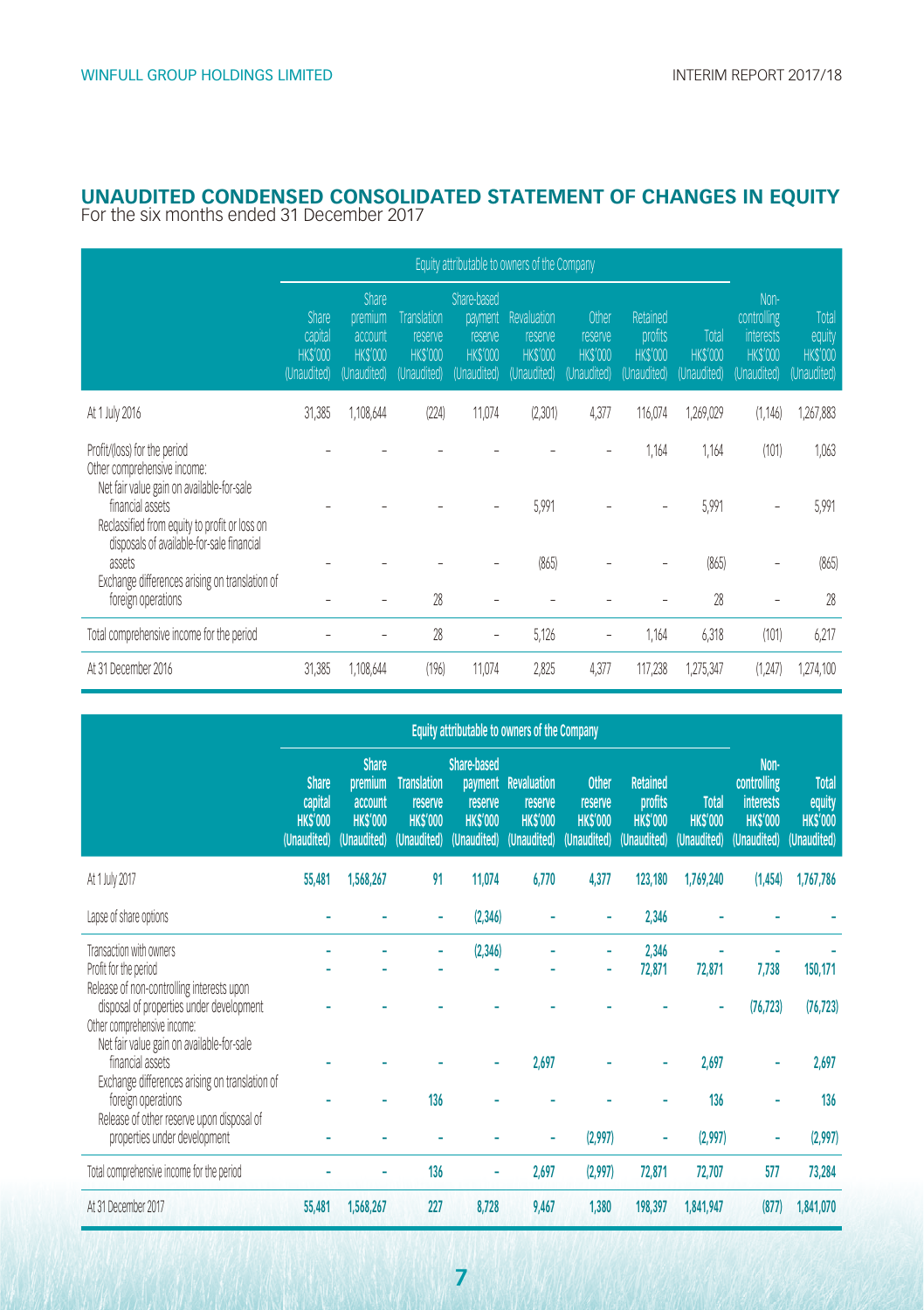#### **NOTES TO UNAUDITED CONDENSED CONSOLIDATED FINANCIAL STATEMENTS**

#### **1. GENERAL INFORMATION**

Winfull Group Holdings Limited (the "Company") is an exempted company with limited liability under the Companies Law (2001 Second Revision) of the Cayman Islands. The address of its registered office is Cricket Square, Hutchins Drive, P.O. Box 2681, Grand Cayman KY1-1111, Cayman Islands and its principal place of business is Unit A, 6th Floor, 9 Queen's Road Central, Hong Kong.

The Company's shares are listed on the Main Board of The Stock Exchange of Hong Kong Limited (the "Stock Exchange").

The principal activity of the Company is investment holding. The Group is principally engaged in the property investment and trading, property development and provision of renovation services. There were no significant changes in the Group's operations during the period.

These condensed consolidated interim financial statements are unaudited, but have been reviewed by the audit committee of the Company and approved for issue by the board of directors (the "Board") of the Company on 12 February 2018.

#### **2. BASIS OF PREPARATION AND PRINCIPAL ACCOUNTING POLICIES** Basis of preparation

The unaudited condensed consolidated interim financial statements of the Group for the six months ended 31 December 2017 (the "Condensed Financial Report") have been prepared in accordance with Hong Kong Accounting Standard ("HKAS") 34 "Interim Financial Reporting" issued by the Hong Kong Institute of Certified Public Accountants (the "HKICPA") and the applicable disclosure requirements of the Rules Governing the Listing of Securities on the Stock Exchange (the "Listing Rules").

These Condensed Financial Report do not include all the information and disclosures required in the annual financial statements, and should be read in conjunction with the annual financial statements of the Group for the year ended 30 June 2017 (the "2017 Annual Financial Statements"), which have been prepared in accordance with Hong Kong Financial Reporting **Standards**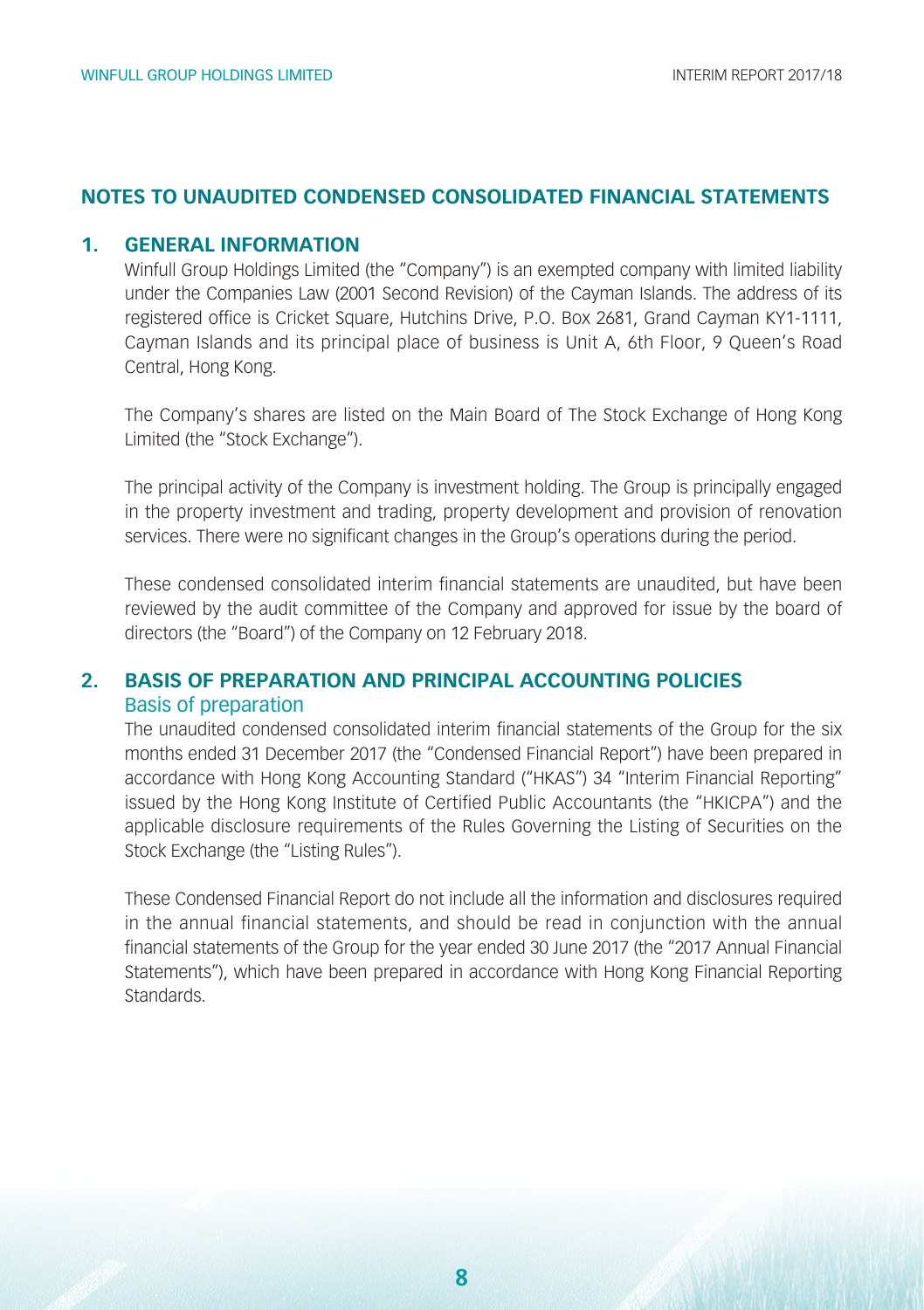#### **2. BASIS OF PREPARATION AND PRINCIPAL ACCOUNTING POLICIES** *(cont'd)* Basis of preparation *(cont'd)*

The preparation of the Condensed Financial Report in conformity with HKAS 34 requires management to make judgements, estimates and assumptions that affect the application of policies and reported amounts of assets and liabilities, income and expenses on a year to date basis. Actual results may differ from these estimates.

In preparing the Condensed Financial Report, significant judgements made by management in applying the Group's accounting policies and the key sources of estimation uncertainty were the same as those applied to the 2017 Annual Financial Statements.

The Condensed Financial Report have been prepared under the historical cost convention, except for financial assets at fair value through profit or loss, available-for-sale financial assets and investment properties which are stated at fair value.

The Condensed Financial Report are presented in Hong Kong Dollars ("HK\$") which is also the functional currency of the Company and all values are rounded to the nearest thousands ("HK\$'000") unless otherwise stated.

#### Principal accounting policies

The accounting policies used in the preparation of these Condensed Financial Report are consistent with those set out in the 2017 Annual Financial Statements.

The Group has not applied any new or revised standards, amendments and interpretations (new and amended HKFRSs) issued by the HKICPA that are not yet effective for the current accounting period.

The directors of the Company are in the process of making an assessment of the potential impact of new and amended HKFRSs but are not yet in a position to state whether they could have material financial impact on the Group's results and financial position.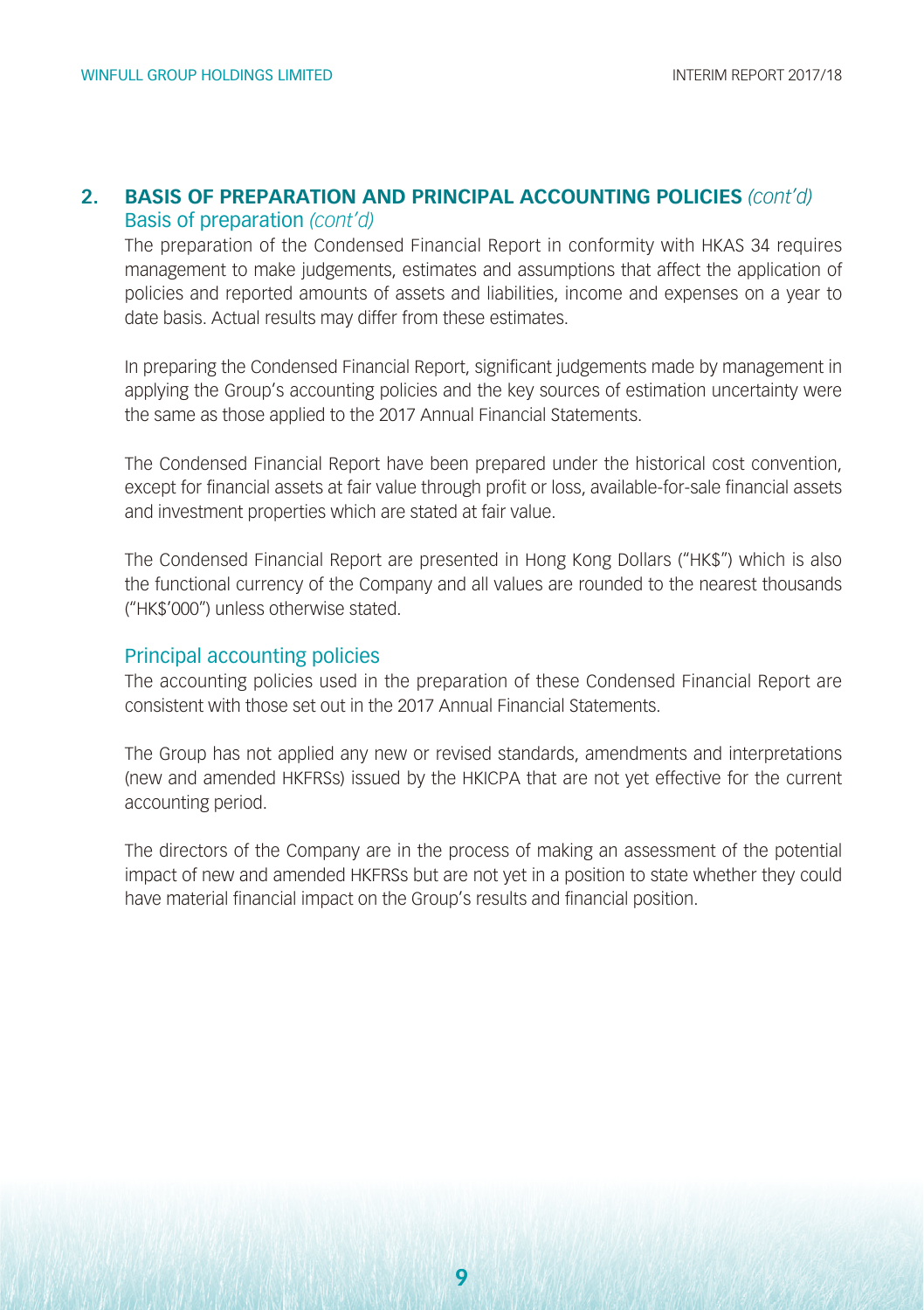#### **3. SEGMENT INFORMATION**

The Group identifies operating segments and prepares segment information based on the regular internal financial information reported to the executive directors for their decisions about resources allocation to the Group's business components and for their review of the performance of those components. The business components in the internal financial information reported to the executive directors are determined following the Group's major product and service lines.

The Group has identified the following reportable segments:

| Property Development<br>Business:                   | Property development                                                        |
|-----------------------------------------------------|-----------------------------------------------------------------------------|
| Property Investment and<br><b>Trading Business:</b> | Investment in properties and property trading for profit-<br>making purpose |
| <b>Renovation Business:</b>                         | Provision of renovation services                                            |

Each of these operating segments is managed separately as each of the product and service line requires different resources as well as marketing approaches. All inter-segment transfers are priced with reference to prices charged to external parties for similar orders.

The measurement policies the Group used for reporting segment results under HKFRS 8 are the same as those used in its financial statements prepared under HKFRSs, except that reclassified from equity to profit or loss on significant decline in fair value of available-forsale financial assets and disposals of available-for-sale financial assets, certain interest income, dividend income, share of results of associates and a joint venture, net exchange loss/gain, equity-settled share-based payments, income tax expense and corporate income and expenses which are not directly attributable to the business activities of any operating segment are not included in arriving at the operating results of the operating segment.

Segment assets include all assets but investments in financial assets. In addition, corporate assets which are not directly attributable to the business activities of any operating segment are not allocated to a segment, which primarily applies to the Group's headquarter.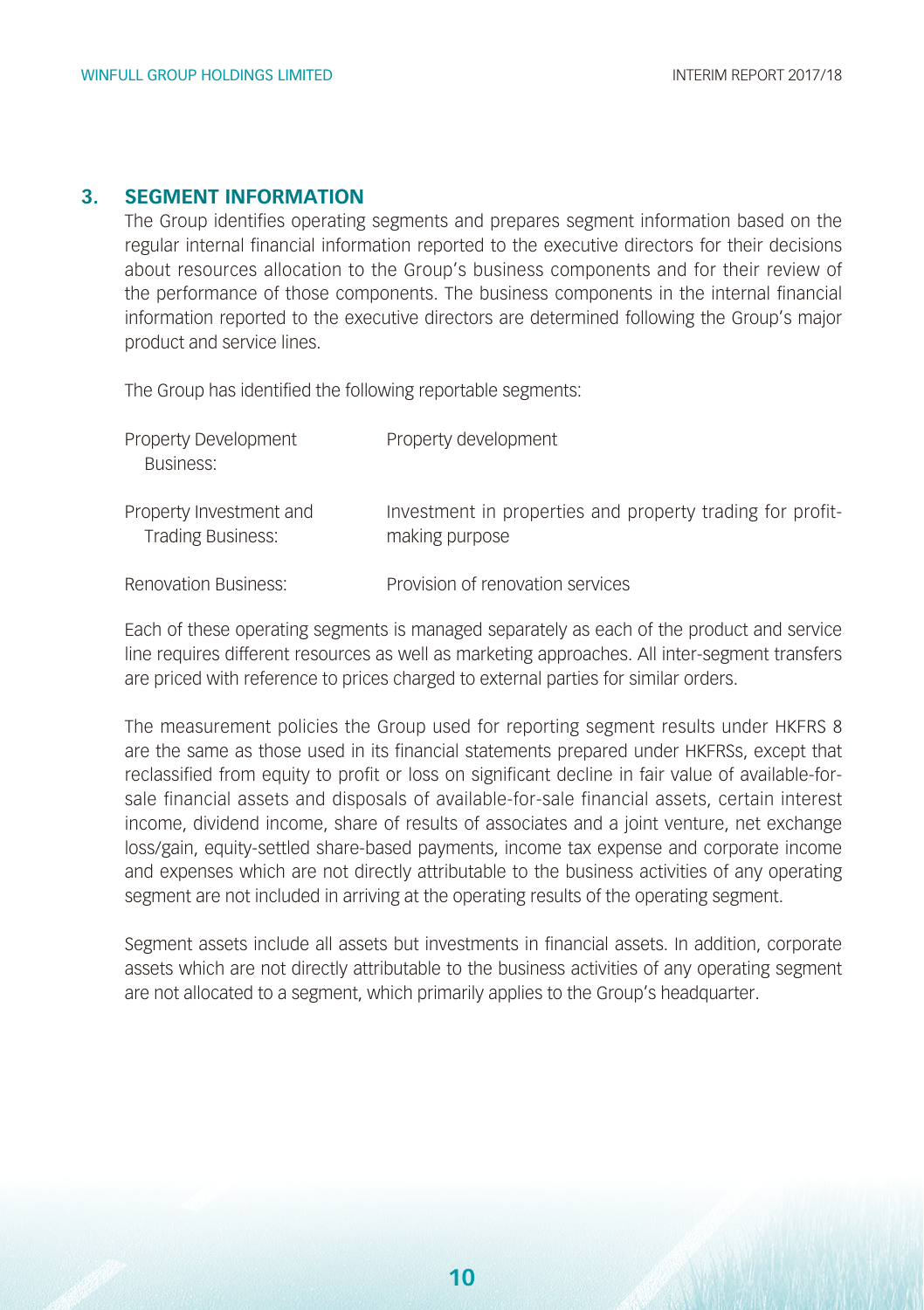#### **3. SEGMENT INFORMATION** *(cont'd)*

There was no inter-segment sale and transfer during the period (six months ended 31 December 2016: Nil).

|                                                        | Six months ended 31 December 2017<br>(Unaudited)                            |                                                                                          |                                                  |                                 |  |  |
|--------------------------------------------------------|-----------------------------------------------------------------------------|------------------------------------------------------------------------------------------|--------------------------------------------------|---------------------------------|--|--|
|                                                        | <b>Property</b><br><b>Development</b><br><b>Business</b><br><b>HK\$'000</b> | <b>Property</b><br><b>Investment</b><br>and Trading<br><b>Business</b><br><b>HKS'000</b> | Renovation<br><b>Business</b><br><b>HK\$'000</b> | <b>Total</b><br><b>HK\$'000</b> |  |  |
| Reportable segment revenue:<br>From external customers | 609.943                                                                     | 14,644                                                                                   |                                                  | 624,587                         |  |  |
| Reportable segment<br>profit/(loss)                    | 146,511                                                                     | 6,576                                                                                    | (5)                                              | 153,082                         |  |  |
| Reportable segment assets                              | 100,489                                                                     | 1.137.032                                                                                | 862                                              | 1.238.383                       |  |  |

|                                                        | Six months ended 31 December 2016<br>(Unaudited)              |                                                                             |                                                  |                          |  |  |
|--------------------------------------------------------|---------------------------------------------------------------|-----------------------------------------------------------------------------|--------------------------------------------------|--------------------------|--|--|
|                                                        | Property<br>Development<br><b>Business</b><br><b>HK\$'000</b> | Property<br>Investment<br>and Trading<br><b>Business</b><br><b>HK\$'000</b> | Renovation<br><b>Business</b><br><b>HK\$'000</b> | Total<br><b>HK\$'000</b> |  |  |
| Reportable segment revenue:<br>From external customers |                                                               | 5,516                                                                       | 976                                              | 6,492                    |  |  |
| Reportable segment<br>profit/(loss)                    | (161)                                                         | 11,115                                                                      | 85                                               | 11,039                   |  |  |
| Reportable segment assets                              | 308,497                                                       | 519,649                                                                     | 930                                              | 829,076                  |  |  |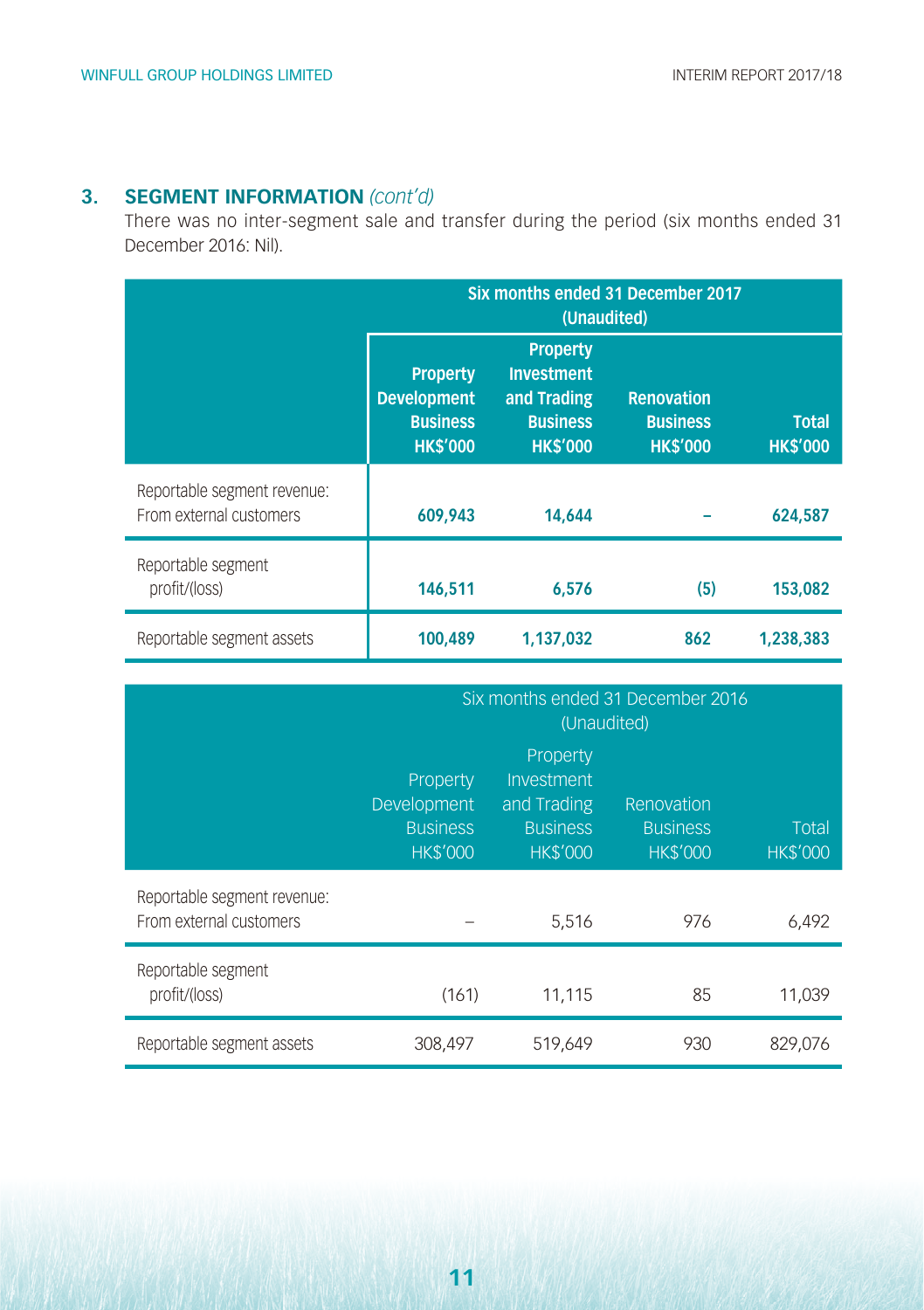#### **3. SEGMENT INFORMATION** *(cont'd)*

The totals presented for the Group's operating segments reconcile to the Group's key financial figures as presented in the financial statements as follows:

|                                                                                                                                                                                                                                                                                                                                                                                                  | <b>Six months ended</b><br>31 December                              |                                                                                 |  |  |
|--------------------------------------------------------------------------------------------------------------------------------------------------------------------------------------------------------------------------------------------------------------------------------------------------------------------------------------------------------------------------------------------------|---------------------------------------------------------------------|---------------------------------------------------------------------------------|--|--|
|                                                                                                                                                                                                                                                                                                                                                                                                  | 2017<br><b>HK\$'000</b><br>(Unaudited)                              | 2016<br><b>HK\$'000</b><br>(Unaudited)                                          |  |  |
| Revenue<br>Reportable segment revenue                                                                                                                                                                                                                                                                                                                                                            | 624,587                                                             | 6,492                                                                           |  |  |
| Consolidated revenue                                                                                                                                                                                                                                                                                                                                                                             | 624,587                                                             | 6,492                                                                           |  |  |
| Profit before income tax<br>Reportable segment profit<br>Reclassified from equity to profit or loss on<br>disposals of available-for-sale financial assets<br>Interest income<br>Dividend income<br>Exchange gain/(losses), net<br>Corporate salaries and allowances<br>Depreciation on corporate property,<br>plant and equipment<br>Corporate rent and rates<br>Unallocated corporate expenses | 153,082<br>29<br>3,060<br>610<br>1,286<br>(4,654)<br>(6)<br>(2,578) | 11,039<br>865<br>1,831<br>453<br>(4, 335)<br>(4,636)<br>(6)<br>(945)<br>(1,902) |  |  |
| Consolidated profit before income tax                                                                                                                                                                                                                                                                                                                                                            | 150,829                                                             | 2,364                                                                           |  |  |

The Group's revenue from external customers are all derived from Hong Kong.

The following table provides an analysis of the Group's non-current assets other than financial instruments and deferred tax assets ("Specified non-current assets").

|                                      |                                        | <b>Specified</b><br>non-current assets |
|--------------------------------------|----------------------------------------|----------------------------------------|
|                                      | 31 December<br>2016<br><b>HK\$'000</b> | 30 June<br>2017<br><b>HK\$'000</b>     |
| Hong Kong<br>United Kingdom<br>Japan | 991,065<br>81,924<br>7.901             | 1,098,140<br>78,394<br>5,562           |
|                                      | 1,080,890                              | 1,182,096                              |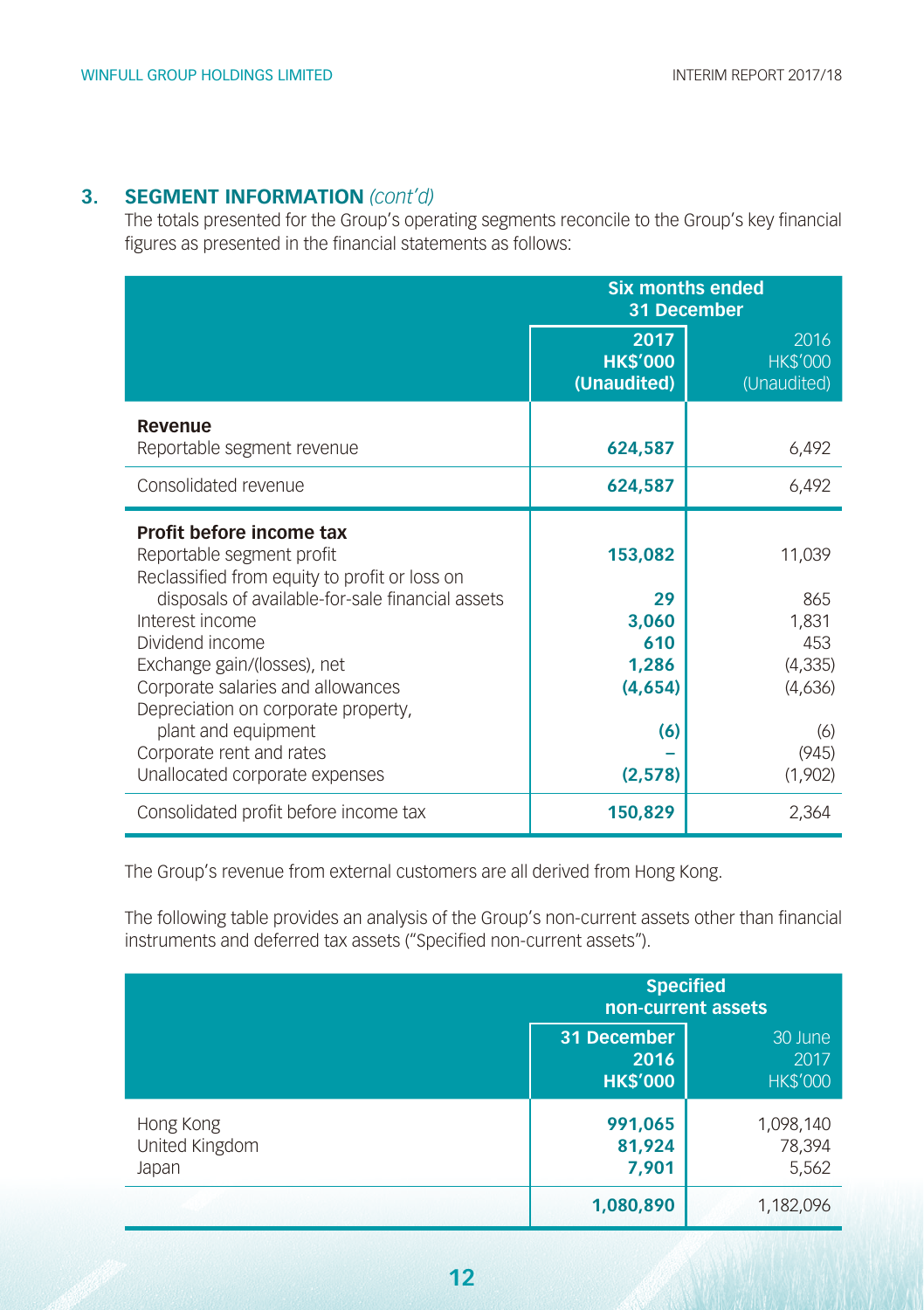#### **4. REVENUE AND OTHER INCOME**

The Group's principal activities are disclosed in note 1 to this report. Revenue from the Group's principal activities and other income recognised during the period are as follows:

|                                                                                                                                                                                                                                                                                      | <b>Six months ended</b><br>31 December |                                        |  |
|--------------------------------------------------------------------------------------------------------------------------------------------------------------------------------------------------------------------------------------------------------------------------------------|----------------------------------------|----------------------------------------|--|
|                                                                                                                                                                                                                                                                                      | 2017<br><b>HK\$'000</b><br>(Unaudited) | 2016<br><b>HK\$'000</b><br>(Unaudited) |  |
| Revenue<br>Rental income from investment properties<br>Renovation service income<br>Sale of properties under development                                                                                                                                                             | 14,644<br>609,943                      | 5,516<br>976                           |  |
|                                                                                                                                                                                                                                                                                      | 624,587                                | 6,492                                  |  |
| Other income<br>Interest income<br>Dividend income<br>Rental income from properties held for trading<br>and properties under development<br>Reclassified from equity to profit or loss on<br>disposals of available-for-sale financial assets<br>Sundry income<br>Exchange gain, net | 3,060<br>610<br>29<br>1,843<br>1,286   | 1,835<br>453<br>2,895<br>865           |  |
|                                                                                                                                                                                                                                                                                      | 6,828                                  | 6.048                                  |  |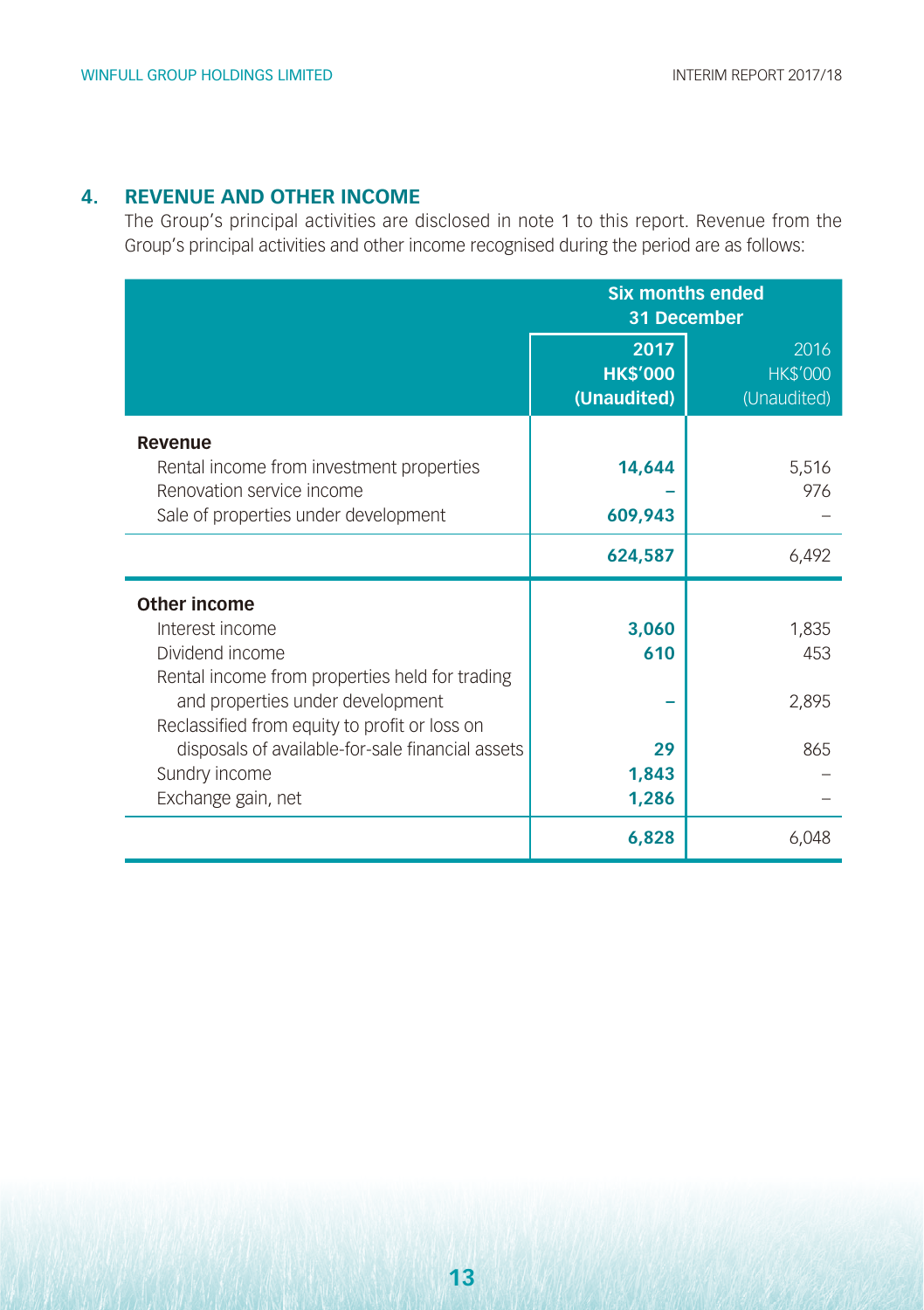#### **5. PROFIT BEFORE INCOME TAX**

The Group's profit before income tax is arrived at after charging the following:

|                                                                 | <b>Six months ended</b><br>31 December                                           |                       |  |
|-----------------------------------------------------------------|----------------------------------------------------------------------------------|-----------------------|--|
|                                                                 | 2017<br>2016<br><b>HK\$'000</b><br><b>HK\$'000</b><br>(Unaudited)<br>(Unaudited) |                       |  |
| Depreciation<br>Directors' remuneration<br>Exchange losses, net | 1,090<br>7,582                                                                   | 206<br>4,034<br>4,335 |  |

#### **6. INCOME TAX EXPENSE**

Hong Kong profits tax has been provided at the rate of 16.5% (six months ended 31 December 2016: 16.5%) on the estimated assessable profit arising in Hong Kong for the current period.

Taxation for overseas subsidiaries is charged at the appropriate current rates of taxation ruling in the relevant countries.

#### **7. DIVIDENDS**

The Board does not recommend the payment of an interim dividend for the six months ended 31 December 2017 (six months ended 31 December 2016: Nil).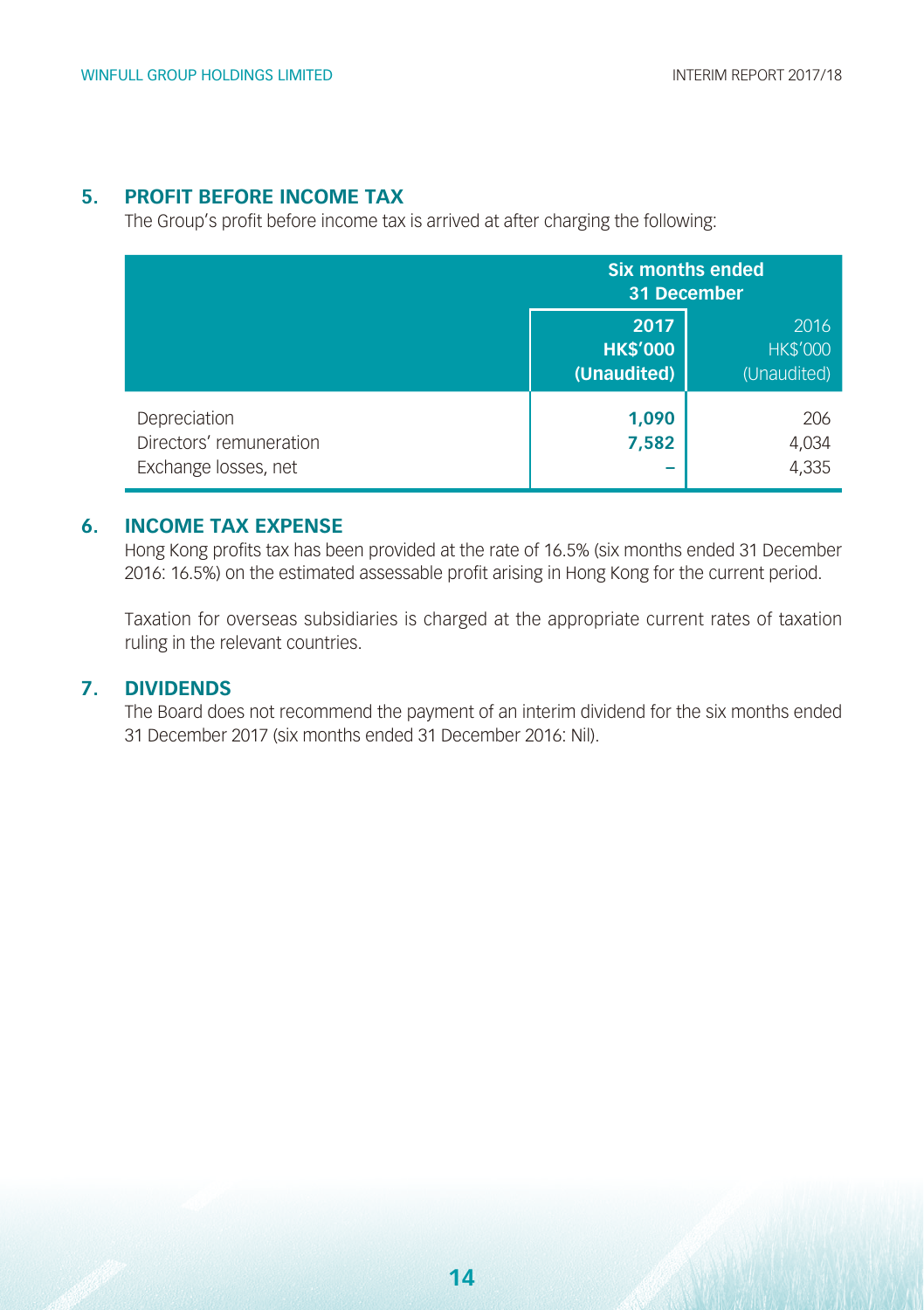#### **8. PROFIT PER SHARE**

The calculation of basic and diluted profit per share are based on the following data:

|                                                                                                                 | <b>Six months ended</b><br>31 December |                     |  |
|-----------------------------------------------------------------------------------------------------------------|----------------------------------------|---------------------|--|
|                                                                                                                 | 2017<br>(Unaudited)                    | 2016<br>(Unaudited) |  |
| Profit for the period, attributable<br>to owners of the Company (HK\$'000)                                      | 72,871                                 | 1,164               |  |
| Weighted average number of ordinary<br>shares for the purpose of basic<br>and diluted earnings per share ('000) | 5,548,126                              | 3,138,500           |  |

There were no diluted potential ordinary shares for the six months ended 31 December 2017 and 2016 as the outstanding share options were out of the money for the purpose of the diluted earnings per share calculation.

#### **9. AVAILABLE-FOR-SALE FINANCIAL ASSETS**

|                                                                                                                                                                                                                            | 31 December<br>2017<br><b>HK\$'000</b><br>(Unaudited)     | 30 June<br>2017<br><b>HK\$'000</b><br>(Audited) |
|----------------------------------------------------------------------------------------------------------------------------------------------------------------------------------------------------------------------------|-----------------------------------------------------------|-------------------------------------------------|
| Non-current<br>Listed equity securities - Hong Kong<br>Listed debts investments - Hong Kong<br>Listed debts investments - outside Hong Kong<br>Unlisted equity securities - outside Hong Kong<br>Unlisted investment funds | 15,826<br>48,443<br>69,767<br>3.165<br>107.335<br>244,536 | 13,535<br>2,243<br>3.049<br>61.533<br>80.360    |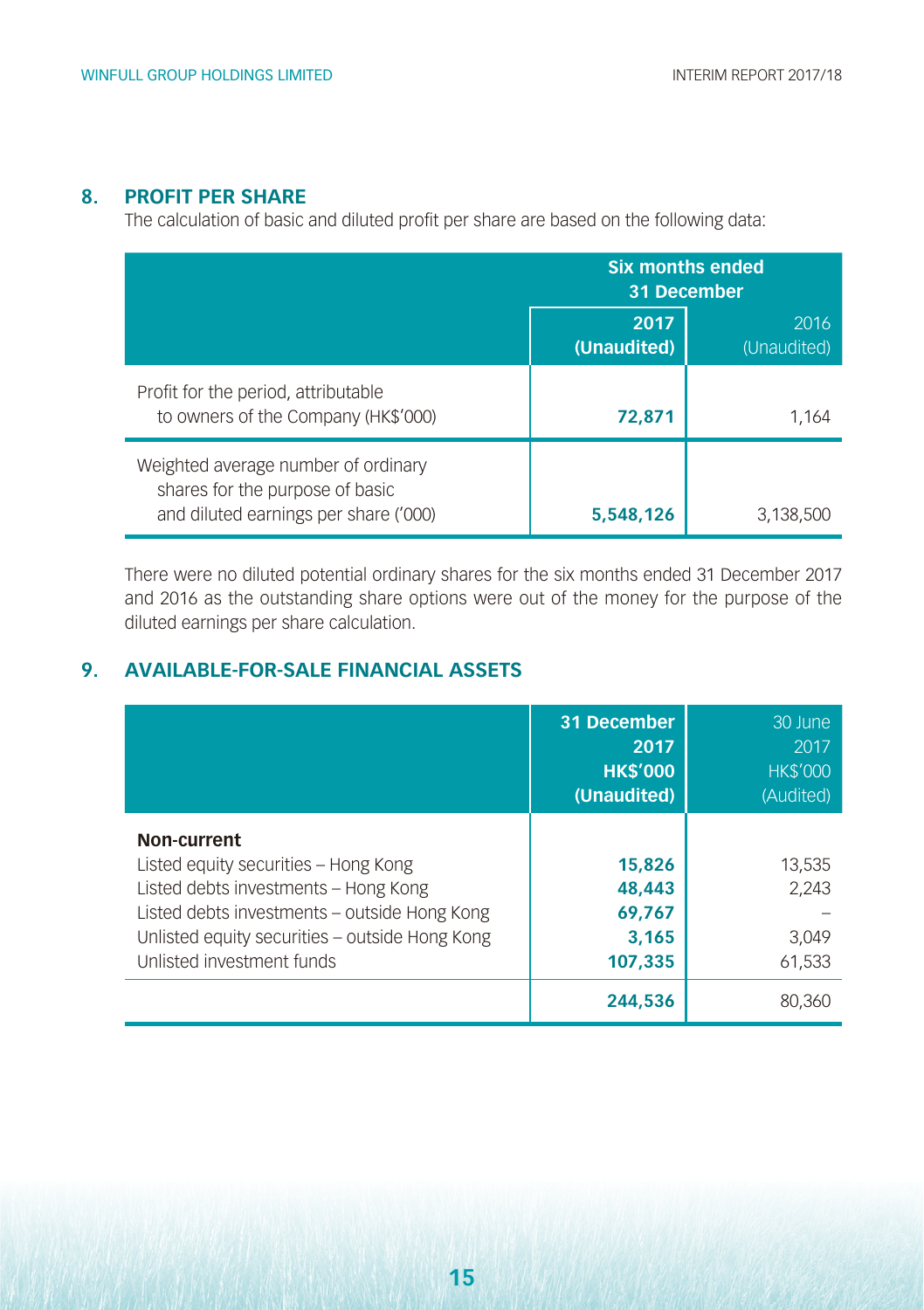|                                                                                                                                                    | 31 December<br>2017<br><b>HK\$'000</b><br>(Unaudited) | 30 June<br>2017<br><b>HK\$'000</b><br>(Audited) |
|----------------------------------------------------------------------------------------------------------------------------------------------------|-------------------------------------------------------|-------------------------------------------------|
| Net carrying amount at beginning of the year<br>Additions<br><b>Disposals</b><br>Change in fair value credited to revaluation<br>reserve in equity | 80,360<br>161,479<br>2,697                            | 50.964<br>31,874<br>(12, 414)<br>9,936          |
| Net carrying amount at end of the period/year                                                                                                      | 244,536                                               | 80,360                                          |

#### **9. AVAILABLE-FOR-SALE FINANCIAL ASSETS** *(cont'd)*

Listed equity securities, listed debts investments and unlisted investment funds with carrying amounts of HK\$15,826,000 (30 June 2017: HK\$13,535,000), HK\$118,210,000 (30 June 2017: 2,243,000) and HK\$56,567,000 (30 June 2017: HK\$30,370,000) respectively are stated at fair value. The fair values have been determined directly by reference to published price and quotations in active markets.

Unlisted equity securities and unlisted investment funds with carrying amounts of HK\$3,165,000 (30 June 2017: 3,049,000) and HK\$50,768,000 (30 June 2017: HK\$31,163,000) respectively are measured at cost less impairment losses as the variability in the range of reasonable fair value estimates is significant and the probabilities of the various estimates within the range cannot be reasonably assessed and used in estimating fair value. The directors of the Company are of the opinion that the fair value cannot be measured reliably.

As at 30 June 2017, available-for-sale financial assets were individually determined to be impaired on the basis of a material decline in their fair value below cost which indicated that the investment costs may not be recovered. For the six months ended 31 December 2017, no impairment on these investments was recognised in profit or loss (2016: Nil).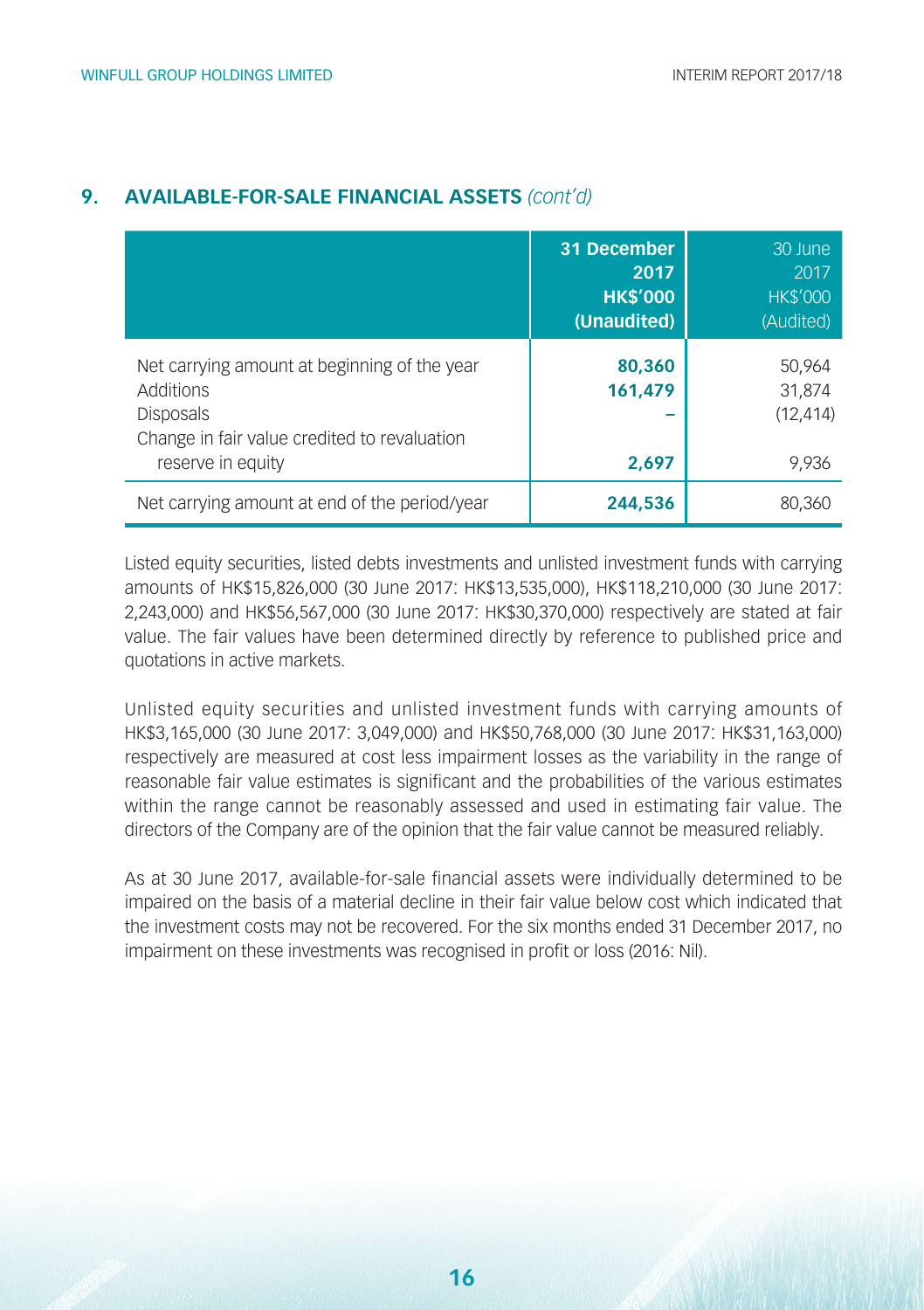#### **10. TRADE RECEIVABLES**

The Group generally allows a credit period of 1 month to its trade customers.

Based on the invoice dates, all trade receivable as at 31 December 2017 and 30 June 2017 were aged within 90 days.

#### **11. SHARE CAPITAL**

|                                                                                                  | <b>Number</b><br>of shares | <b>HK\$'000</b><br>(Unaudited) |
|--------------------------------------------------------------------------------------------------|----------------------------|--------------------------------|
| <b>Authorised</b><br>Ordinary shares of HK\$0.01 each                                            | 10,000,000,000             | 100,000                        |
| Issued and fully paid<br>Ordinary shares of HK\$0.01 each<br>At 1 July 2017 and 31 December 2017 | 5,548,125,668              | 55,481                         |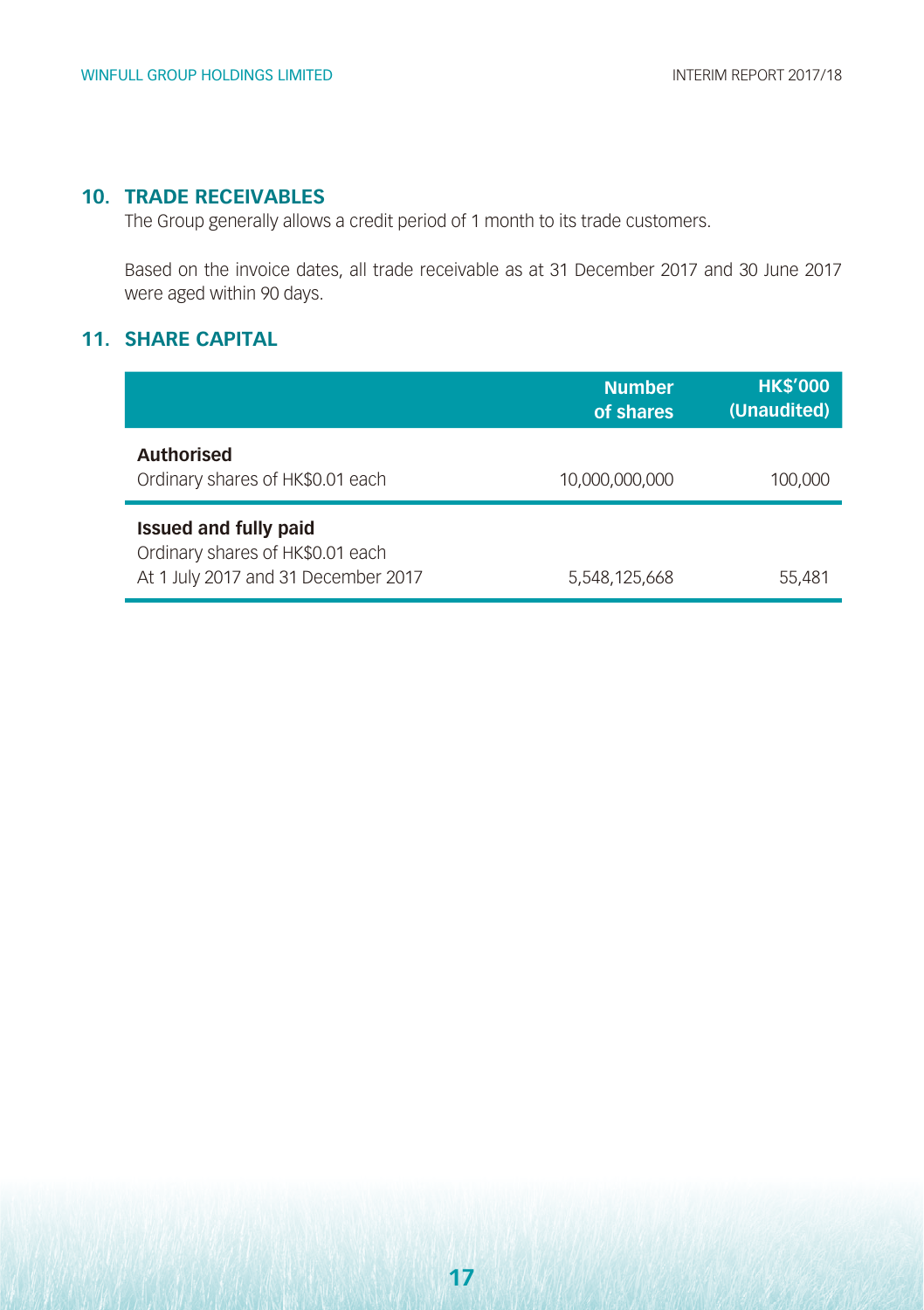#### **12. MATERIAL RELATED PARTY TRANSACTIONS**

The Group had the following material transactions with its related parties during the period:

|                                                                                                                                                                                                                    | <b>Six months ended</b><br>31 December |                                        |  |
|--------------------------------------------------------------------------------------------------------------------------------------------------------------------------------------------------------------------|----------------------------------------|----------------------------------------|--|
|                                                                                                                                                                                                                    | 2017<br><b>HK\$'000</b><br>(Unaudited) | 2016<br><b>HK\$'000</b><br>(Unaudited) |  |
| Rental expenses paid to a related company owned<br>by a substantial shareholder and director of the<br>Company<br>Professional fees paid to a related company in<br>which one director of the Company is a partner | 1.017                                  | 840                                    |  |
|                                                                                                                                                                                                                    | 1.017                                  | 840                                    |  |

These transactions were conducted at pre-determined prices in accordance with terms mutually agreed between the Group and these related parties. These transactions are conducted in the normal course of business.

#### Key management personnel compensation

|                              | <b>Six months ended</b><br>31 December |                                        |  |
|------------------------------|----------------------------------------|----------------------------------------|--|
|                              | 2017<br><b>HK\$'000</b><br>(Unaudited) | 2016<br><b>HK\$'000</b><br>(Unaudited) |  |
| Short-term employee benefits | 7,582                                  | 4,034                                  |  |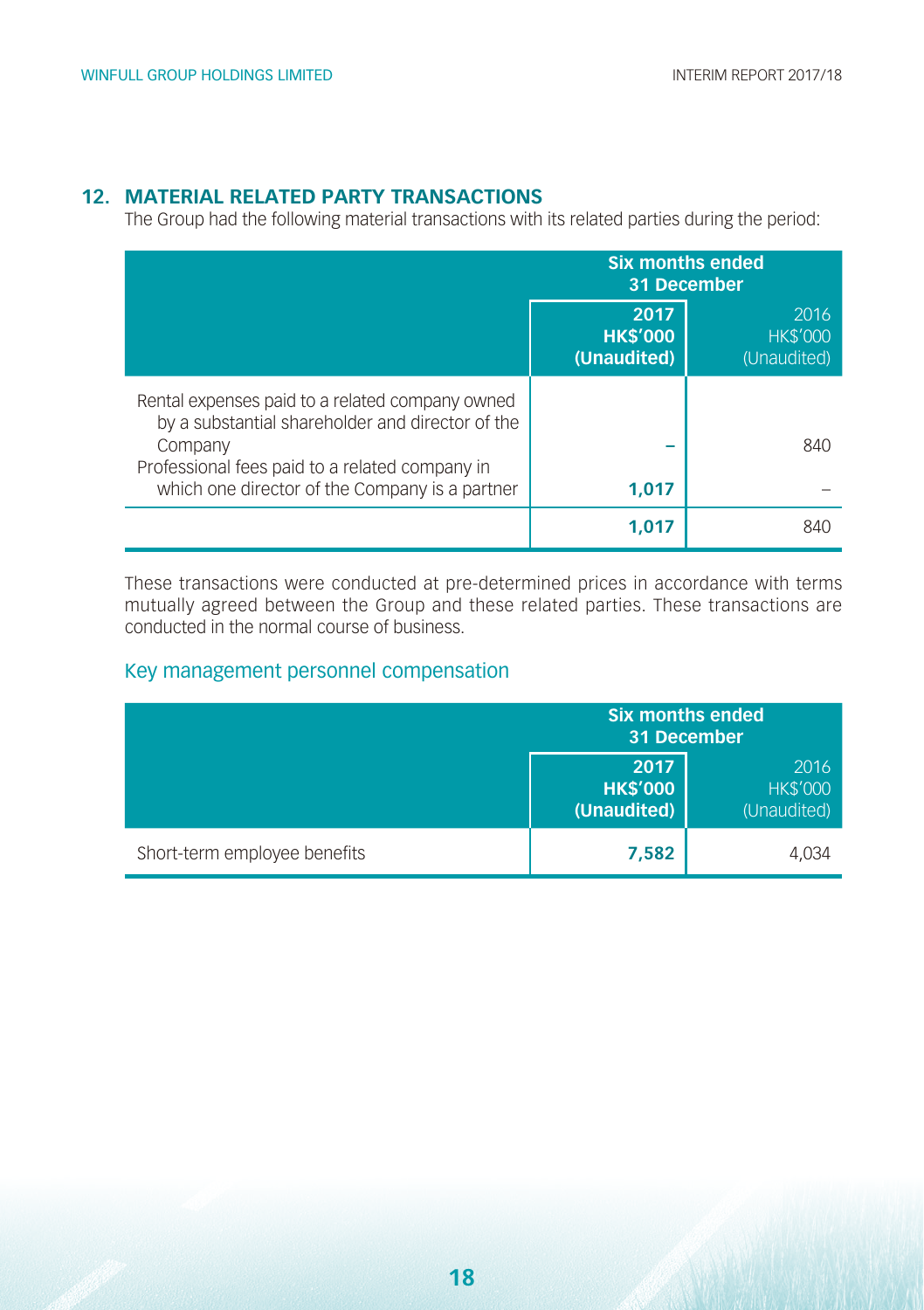#### **13. FAIR VALUE MEASUREMENT OF FINANCIAL INSTRUMENTS**

The following table presents financial assets measured at fair value in the statement of financial position in accordance with the fair value hierarchy. The hierarchy groups financial assets and liabilities into three levels based on the relative reliability of significant inputs used in measuring the fair value of these financial assets and liabilities. The fair value hierarchy has the following levels:

- Level 1: quoted prices (unadjusted) in active markets for identical assets and liabilities;
- Level 2: inputs other than quoted prices included within Level 1 that are observable for the asset or liability, either directly (i.e. as prices) or indirectly (i.e. derived from prices); and
- Level 3: inputs for the asset or liability that are not based on observable market data (unobservable inputs).

The level in the fair value hierarchy within which the financial asset is categorised in its entirety is based on the lowest level of input that is significant to the fair value measurement.

The financial assets measured at fair value in the statement of financial position are grouped into the fair value hierarchy as follows:

|                                                                                          | <b>Notes</b> | Level 1<br><b>HK\$'000</b><br>(Unaudited) | Level <sub>2</sub><br><b>HK\$'000</b><br>(Unaudited) | Level 3<br><b>HK\$'000</b><br>(Unaudited) | <b>Total</b><br><b>HK\$'000</b><br>(Unaudited) |
|------------------------------------------------------------------------------------------|--------------|-------------------------------------------|------------------------------------------------------|-------------------------------------------|------------------------------------------------|
| 31 December 2017<br>Assets:<br>Available-for-sale<br>financial assets<br>- Listed equity |              |                                           |                                                      |                                           |                                                |
| securities<br>- Listed debts                                                             | (a)          | 15,826                                    |                                                      |                                           | 15,826                                         |
| investments<br>- Unlisted investment                                                     | (a)          | 118,210                                   |                                                      |                                           | 118,210                                        |
| funds                                                                                    | (b)          |                                           | 56,567                                               |                                           | 56,567                                         |
| Total and net fair values                                                                |              | 134,036                                   | 56,567                                               |                                           | 190,603                                        |

**19**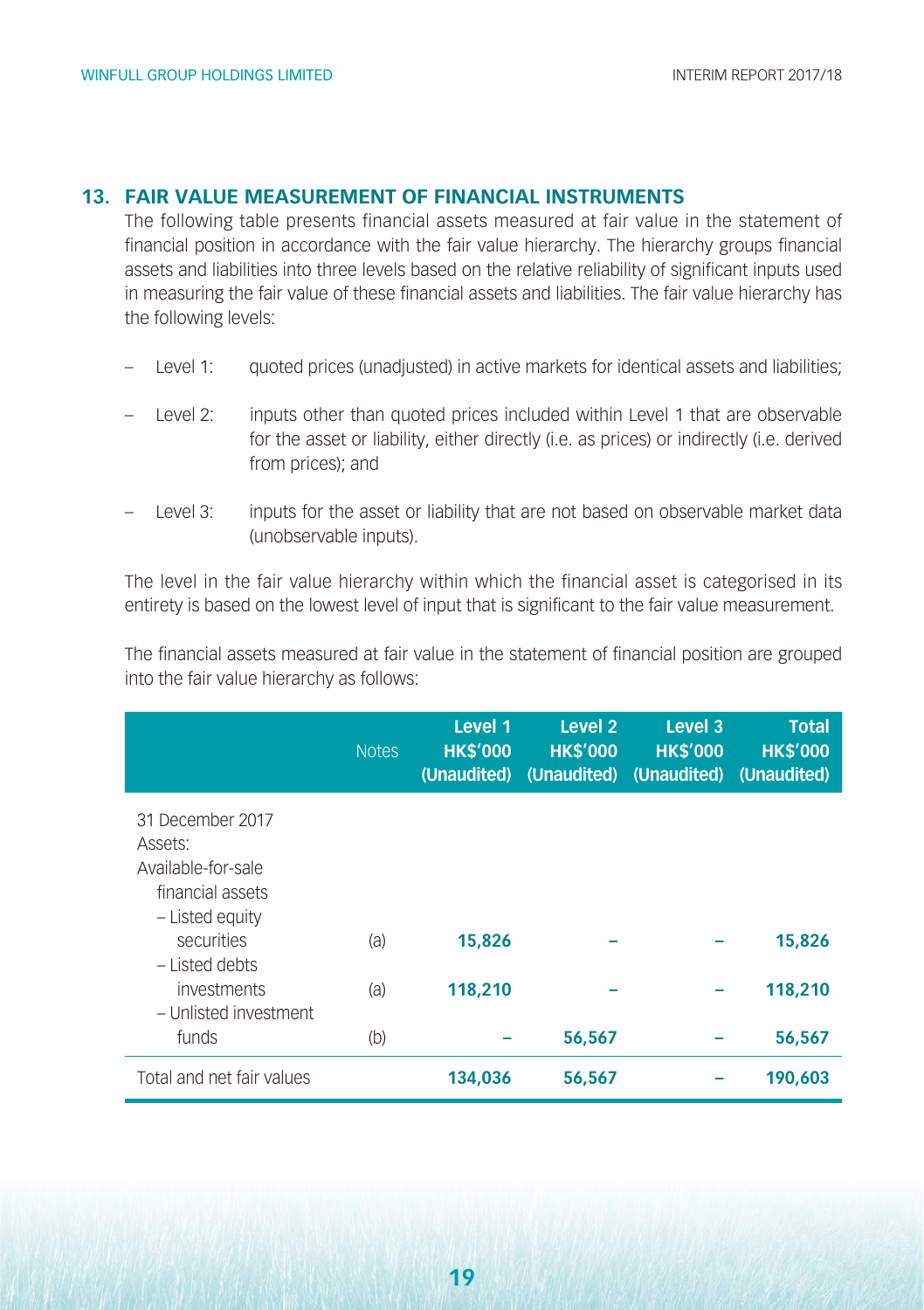|                                                                                      | <b>Notes</b> | Level 1<br><b>HK\$'000</b><br>(Audited) | Level <sub>2</sub><br><b>HK\$'000</b><br>(Audited) | Level 3<br><b>HK\$'000</b><br>(Audited) | <b>Total</b><br><b>HK\$'000</b><br>(Audited) |
|--------------------------------------------------------------------------------------|--------------|-----------------------------------------|----------------------------------------------------|-----------------------------------------|----------------------------------------------|
| 30 June 2017<br>Assets:<br>Available-for-sale<br>financial assets<br>- Listed equity |              |                                         |                                                    |                                         |                                              |
| securities<br>- Listed debts                                                         | (a)          | 13,535                                  |                                                    |                                         | 13,535                                       |
| investments<br>- Unlisted investments                                                | (a)          | 2.243                                   |                                                    |                                         | 2.243                                        |
| funds                                                                                | (b)          |                                         | 30,370                                             |                                         | 30,370                                       |
| Total and net fair values                                                            |              | 15,778                                  | 30,370                                             |                                         | 46,148                                       |

#### **13. FAIR VALUE MEASUREMENT OF FINANCIAL INSTRUMENTS** *(cont'd)*

There have been no significant transfers between levels 1 and 2 in the reporting period.

The methods and valuation techniques used for the purpose of measuring fair value are unchanged compared to the previous reporting periods.

#### (a) Listed Equity Securities and Listed Debts Investments

The listed equity securities and listed debts investments are denominated in HK\$. Fair values have been determined by reference to their quoted bid prices at the reporting date.

#### (b) Unlisted Investments Funds

The unlisted investment funds are denominated in US\$ and EURO. Fair values of unlisted investment funds included in Level 2 have been determined based on observable market prices which are sourced from broker quotes as provided by financial institutions. Most significant inputs are observable market data including quoted market prices.

#### **14. EVENT AFTER THE REPORTING DATE**

On 5 January 2018, the Group entered into a sale and purchase agreement to acquire the properties held for trading in Hong Kong at a consideration of HK\$125,000,000.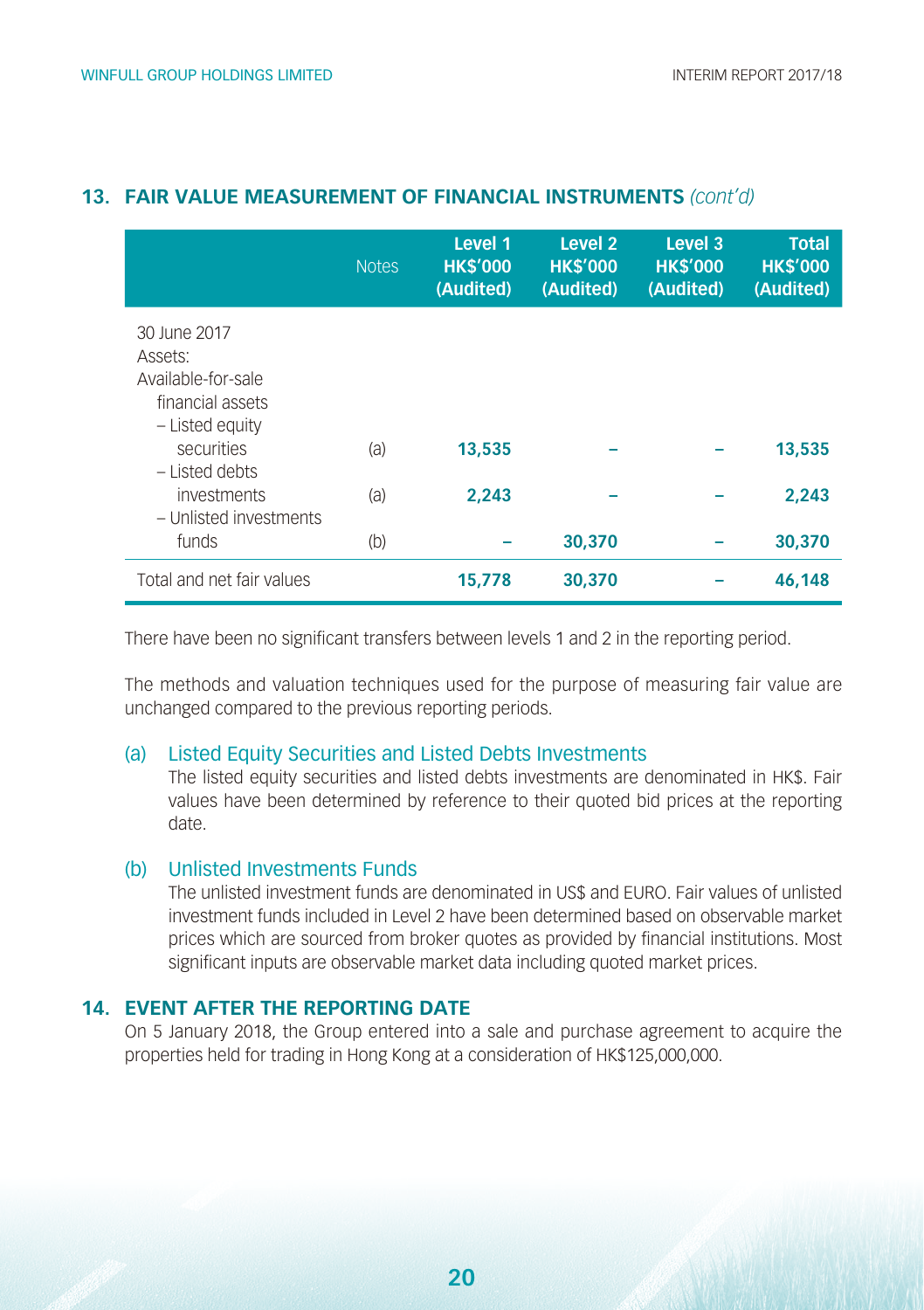#### **INTERIM DIVIDEND**

The Board does not recommend the payment of an interim dividend for the six months ended 31 December 2017 (the "Period") (six months ended 31 December 2016: Nil).

#### **MANAGEMENT DISCUSSION AND ANALYSIS**

The Group was principally engaged in property investment and trading, property development and provision of renovation services.

During the Period, the Group was engaged in two property development projects in Hong Kong. The Group has eight potential investment properties, which are commercial and industrial properties located in Hong Kong and the United Kingdom, and one trading property, which is a commercial property in Hong Kong.

The Hong Kong economy sustained above-trend growth for the Period. External demand improved further, with downside risks to the global economic outlook receding. The United States (the "US") economy continued to grow moderately, bolstering the Federal Reserve's confidence to raise rates again in mid-December 2017 and to reveal a firmer intention to begin scaling back its balance sheet. Domestic demand growth stayed robust, buttressed by favourable labour market conditions and improved economic sentiment. Overall investment expenditure strengthened to show sizeable growth, as building and construction activity sustained its uptrend. The residential property market remained generally buoyant for the Period amid a still tight demand-supply situation. The commercial and industrial property markets generally firmed up for the Period. Trading activities turned more active, while prices and rentals of most market segments showed further increases.

#### **FINANCIAL REVIEW**

For the Period, the Group recorded a turnover of approximately HK\$624,587,000, representing an increase of approximately 9,521% comparing with that of approximately HK\$6,492,000 for the corresponding period of last financial year. The improvement in turnover was mainly attributed to the increase in turnover from the property investment and trading business and the revenue from sale of properties under development at Nos. 142-154 Carpenter Road, Kowloon, Hong Kong.

Profit before income tax of the Group for the Period was approximately HK\$150,829,000, representing an increase of approximately 6,280% comparing with that of approximately HK\$2,364,000 for the corresponding period of last financial year. The profit for the current period was mainly attributable to (i) the growth in business revenue from the property investment and trading business as a result of the acquisition of a number of new investment properties and a property held for trading during the year ended 30 June 2017 and for the Period; and (ii) a one-off gain derived from the disposal of its 51% equity interest in and all outstanding shareholders' loans of Plan Link Limited, which held the development project at Nos. 142-154 Carpenter Road, Kowloon, Hong Kong, as disclosed in the circular of the Company dated 28 September 2017. Thus, the profit attributable to shareholders of the Company (the "Shareholder(s)") for the Period amounted to approximately HK\$72,871,000, it represents an increase of approximately 6,160% when comparing with that of approximately HK\$1,164,000 for the corresponding period of last financial year.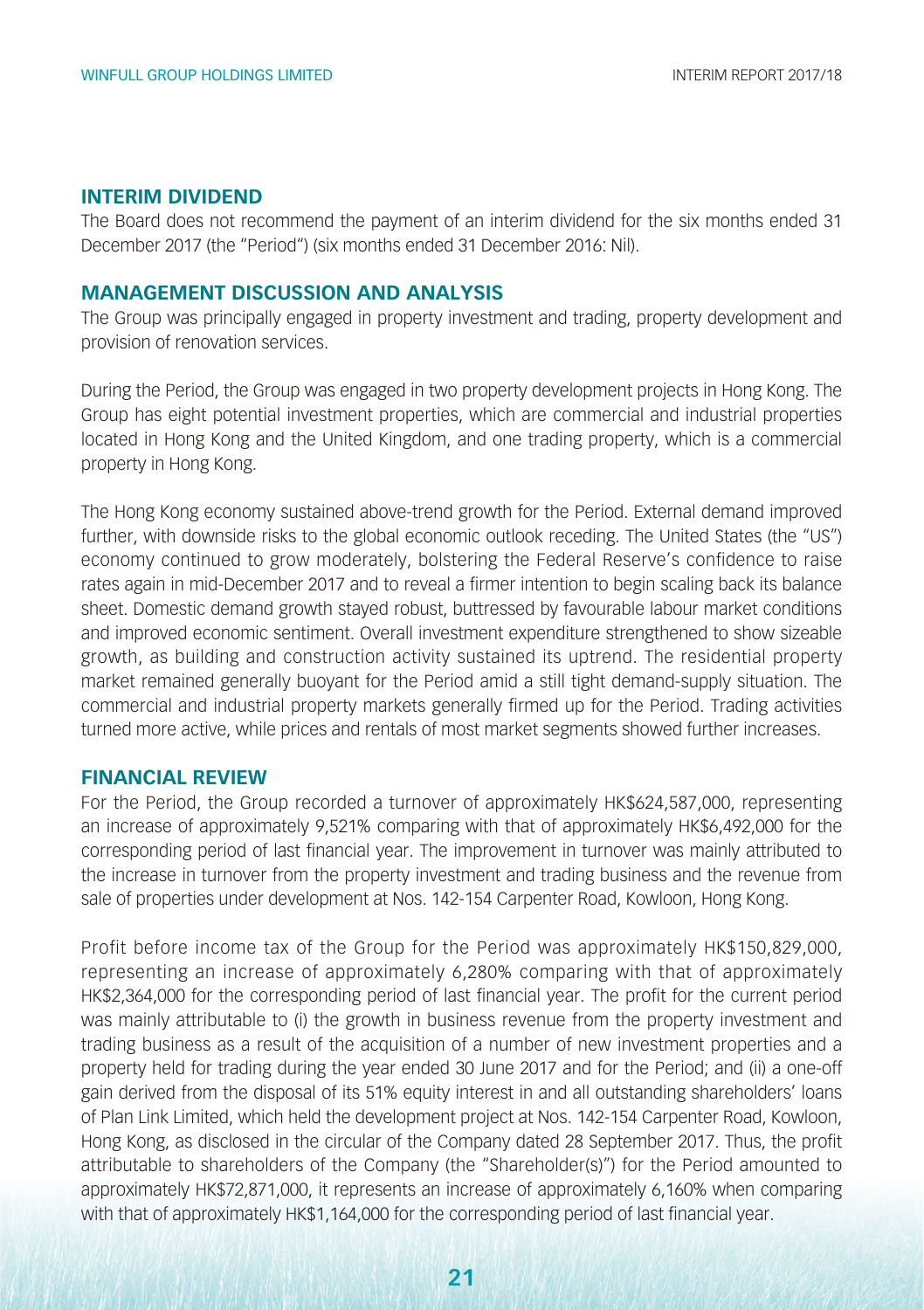#### **LIQUIDITY, FINANCIAL RESOURCES AND CAPITAL STRUCTURE**

As at 31 December 2017, the Group had net current assets of approximately HK\$540,688,000 (30 June 2017: approximately HK\$531,706,000), including cash and bank balances of approximately HK\$581,746,000 (30 June 2017: approximately HK\$339,229,000).

The gearing ratio was approximately 6.4% as at 31 December 2017 (30 June 2017: approximately 4.7%). The gearing ratio is derived by dividing the total of borrowings by total assets. The gearing ratio has increased for the Period when compared to 30 June 2017 due to the new foreign currency bank loan for new overseas investments.

During the Period, the Group financed its operations with its own working capital and bank borrowings. As at 31 December 2017, the unsecured and secured bank borrowing of the Group was approximately HK\$136,448,000 (30 June 2017: approximately HK\$104,142,000), in which approximately HK\$78,357,000 were repayable within a period of not exceeding 5 years (30 June 2017: approximately HK\$45,278,000) and approximately HK\$58,091,000 were repayable beyond 5 years (30 June 2017: approximately HK\$58,864,000), and there was no other borrowing (30 June 2017: Nil).

#### **SIGNIFICANT INVESTMENT HELD, MATERIAL ACQUISITIONS OR DISPOSALS OF SUBSIDIARIES AND AFFILIATED COMPANIES, AND FUTURE PLANS FOR MATERIAL INVESTMENTS OR CAPITAL ASSETS**

On 3 October 2017, Ample Cove Limited ("Ample Cove"), a wholly-owned subsidiary of the Company, entered into a co-investment documents dated 3 October 2017, pursuant to which Ample Cove would co-invest with other co-investors in Tower 2 of Shanghai Financial Street Center, Jing'an Central Business District, Shanghai, the People's Republic of China with capital commitment of US\$4,500,000 on the part of Ample Cove.

On 21 December 2017:

- (i) August Ally Limited ("August Ally"), a wholly-owned subsidiary of the Company and Phoenix Asia Real Estate Investments VI(B), L.P. ("Phoenix Fund VI (B)") entered into a fund subscription agreement, pursuant to which the August Ally would subscribe for a limited partnership interest in Phoenix Fund VI (B) with capital commitment of US\$5,000,000; and
- (ii) Winter Cherishing Limited ("Winter Cherishing"), a wholly-owned subsidiary of the Company, entered into a co-investment agreement, pursuant to which the Winter Cherishing would subscribe for a participation in Key Reward Holdings Limited with capital commitment of US\$5,000,000, subject to final allocation.

The objective of Key Reward Holdings Limited is to give third party investors the opportunity to co-invest with Phoenix Asia Real Estate Investments VI (A), L.P. and Phoenix Fund VI (B) in Tower 3 of Shanghai Financial Street Center, Jing'an Central Business District, Shanghai, the People's Republic of China.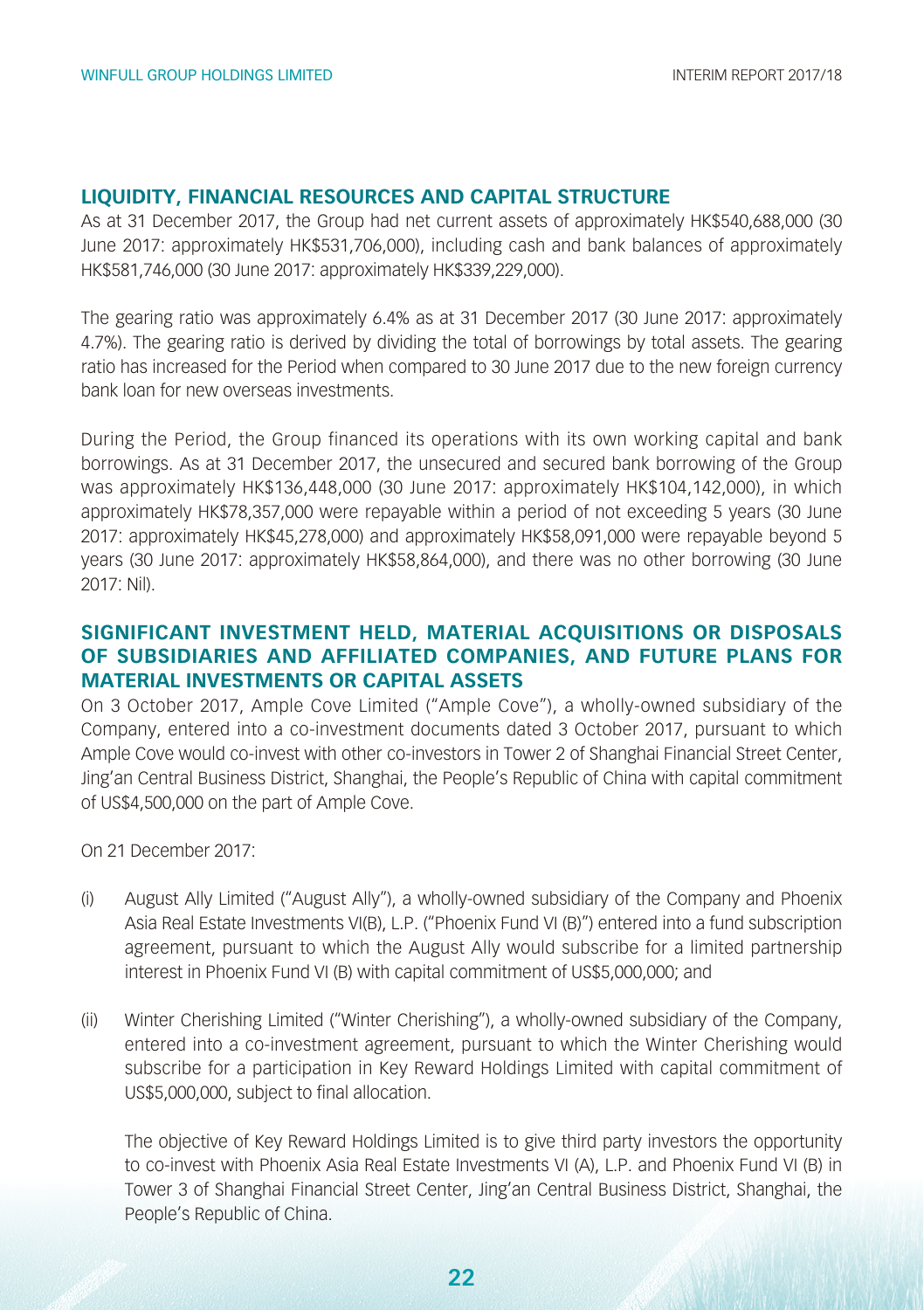#### **SIGNIFICANT INVESTMENT HELD, MATERIAL ACQUISITIONS OR DISPOSALS OF SUBSIDIARIES AND AFFILIATED COMPANIES, AND FUTURE PLANS FOR MATERIAL INVESTMENTS OR CAPITAL ASSETS** *(cont'd)*

As the relevant percentages in aggregate of the above investments exceed 5% but all below 25%, the above investments constitutes discloseable transactions on the part of the Company under Chapter 14 of the Rules Governing the Listing of Securities on the Stock Exchange of Hong Kong Limited (the "Listing Rules").

For details of the transactions, please refer to the Company's announcements dated 21 December 2017 and 15 January 2018.

| During the Period, those securities investments held by the Group are as follows: |  |  |  |  |  |
|-----------------------------------------------------------------------------------|--|--|--|--|--|
|-----------------------------------------------------------------------------------|--|--|--|--|--|

|                                                   | Cost as at<br>31 December<br>2017<br><b>HKS'000</b> | <b>Carrying</b><br>amount<br>as at<br>31 December<br>2017<br><b>HKS'000</b> | <b>Outstanding</b><br>commitment<br>as at<br>31 December<br>2017<br><b>HKS'000</b> | <b>Total of</b><br>carrying<br>amount and<br>commitment<br>as at<br>31 December<br>2017<br><b>HKS'000</b> | Gain/(loss)<br>in fair value<br>during<br>the Period<br><b>HKS'000</b> | Gain on<br>disposal<br>during<br>the Period<br><b>HKS'000</b> | Dividends/<br><b>interests</b><br>received<br>during<br>the Period<br><b>HKS'000</b> |
|---------------------------------------------------|-----------------------------------------------------|-----------------------------------------------------------------------------|------------------------------------------------------------------------------------|-----------------------------------------------------------------------------------------------------------|------------------------------------------------------------------------|---------------------------------------------------------------|--------------------------------------------------------------------------------------|
| NON-CURRENT<br>Listed equity securities           |                                                     |                                                                             |                                                                                    |                                                                                                           |                                                                        |                                                               |                                                                                      |
| - Hong Kong<br>Listed debts investments           | 13,638                                              | 15,826                                                                      |                                                                                    | 15,826                                                                                                    | 2,209                                                                  |                                                               | 496                                                                                  |
| - Hong Kong<br>Listed debts investments           | 48,943                                              | 48,443                                                                      |                                                                                    | 48,443                                                                                                    | (566)                                                                  |                                                               | 148                                                                                  |
| - outside Hong Kong<br>Unlisted equity investment | 70,522                                              | 69,767                                                                      |                                                                                    | 69,767                                                                                                    | (755)                                                                  |                                                               | 101                                                                                  |
| - outside Hong Kong<br>Unlisted investment fund   | 2,904<br>107,052                                    | 3.165<br>107,335                                                            | 12,659<br>158,404                                                                  | 15,824<br>265,739                                                                                         | 1,809                                                                  | 29                                                            | 115                                                                                  |
|                                                   | 243,059                                             | 244,536                                                                     | 171,063                                                                            | 415,599                                                                                                   | 2,697                                                                  | 29                                                            | 860                                                                                  |

The total size of carrying amount and outstanding commitment for each of those investments as at 31 December 2017 represents approximately 0.01% to 1.83% of the total assets of the Group as at 31 December 2017. It is the strategy of the Group to seek any opportunistic investments to enhance the yield of the surplus cash held by the Group on medium and long-term basis.

Save for those disclosed above and in this report, there were no significant investment held, material acquisitions or disposals of subsidiaries and affiliated companies during the Period and there is no plan for material investments or capital assets as at the date of this report.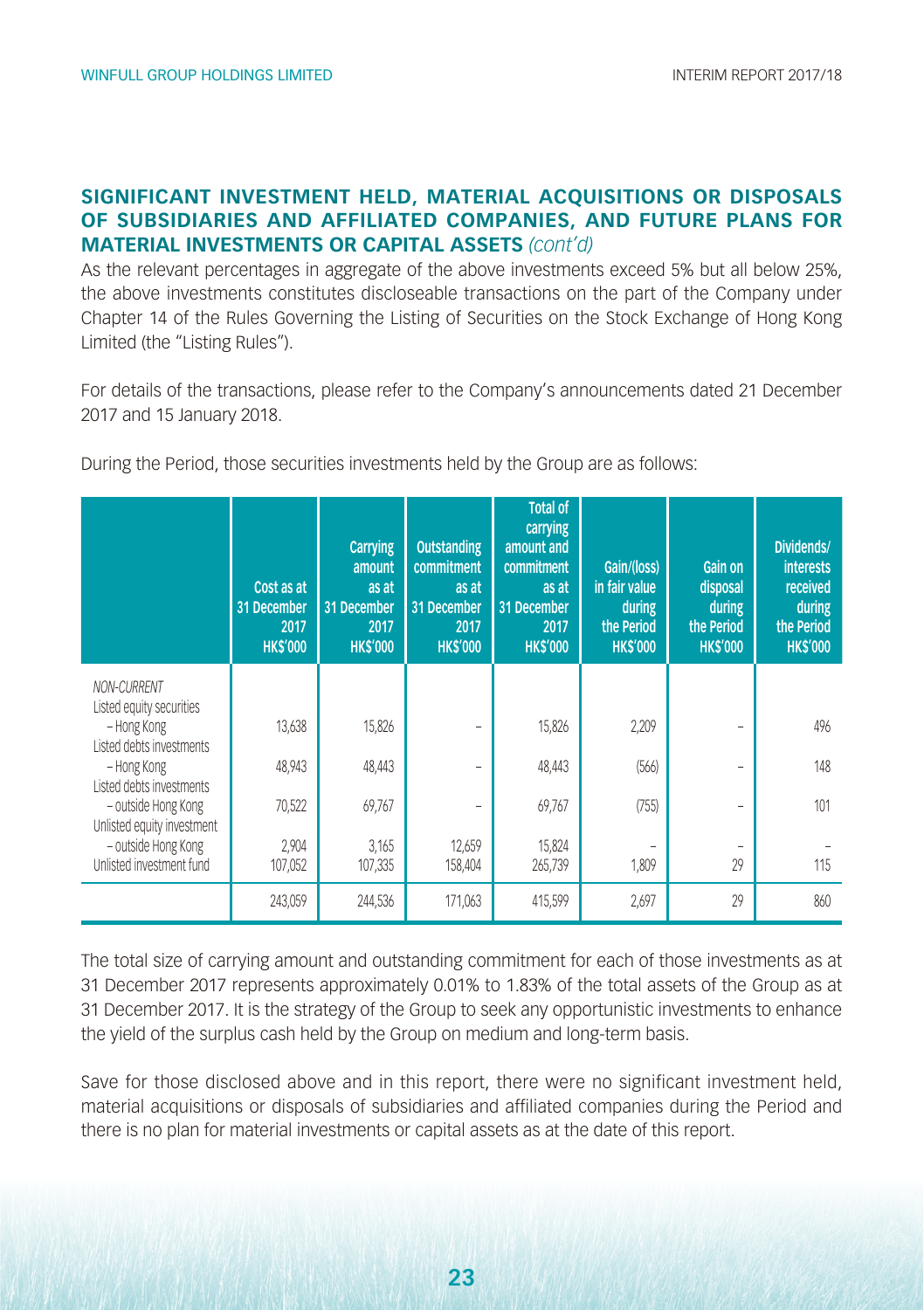#### **PLEDGE OF ASSETS**

As at 31 December 2017, the leasehold properties and certain investment properties with carrying value of HK\$86,724,000 and HK\$536,224,000 (30 June 2017: HK\$87,600,000 and HK\$529,994,000) respectively and bank deposits of HK\$64,598,000 (30 June 2017: HK\$26,309,000) were pledged to secure bank borrowings for the Group.

#### **CONTINGENT LIABILITIES**

The Company and one of its subsidiaries had executed guarantees of HK\$210,000,000 each (30 June 2017: HK\$210,000,000) in respect of the banking facilities of the associate for the property development projects at Nos. 18–32 Junction Road, Kowloon, Hong Kong as at 31 December 2017.

#### **LEASE AND CONTRACTED COMMITMENTS**

#### As Lessor

As at 31 December 2017, the Group had future aggregate minimum lease receipts under noncancellable operating leases as follows:

|                                                                          | 31 December<br>2017<br><b>HK\$'000</b><br>(Unaudited) | 30 June<br>2017<br><b>HK\$'000</b><br>(Audited) |
|--------------------------------------------------------------------------|-------------------------------------------------------|-------------------------------------------------|
| Within one year<br>In the second to fifth years<br>Later than five years | 26,672<br>35,414                                      | 27,634<br>47,684<br>10,141                      |
|                                                                          | 62,086                                                | 85,459                                          |

The Group leases its properties under operating lease arrangements which run for an initial period of two to fifteen years, with an option to renew the lease terms at the expiry date or at dates as mutually agreed between the Group and the respective tenants. None of the leases include contingent rentals.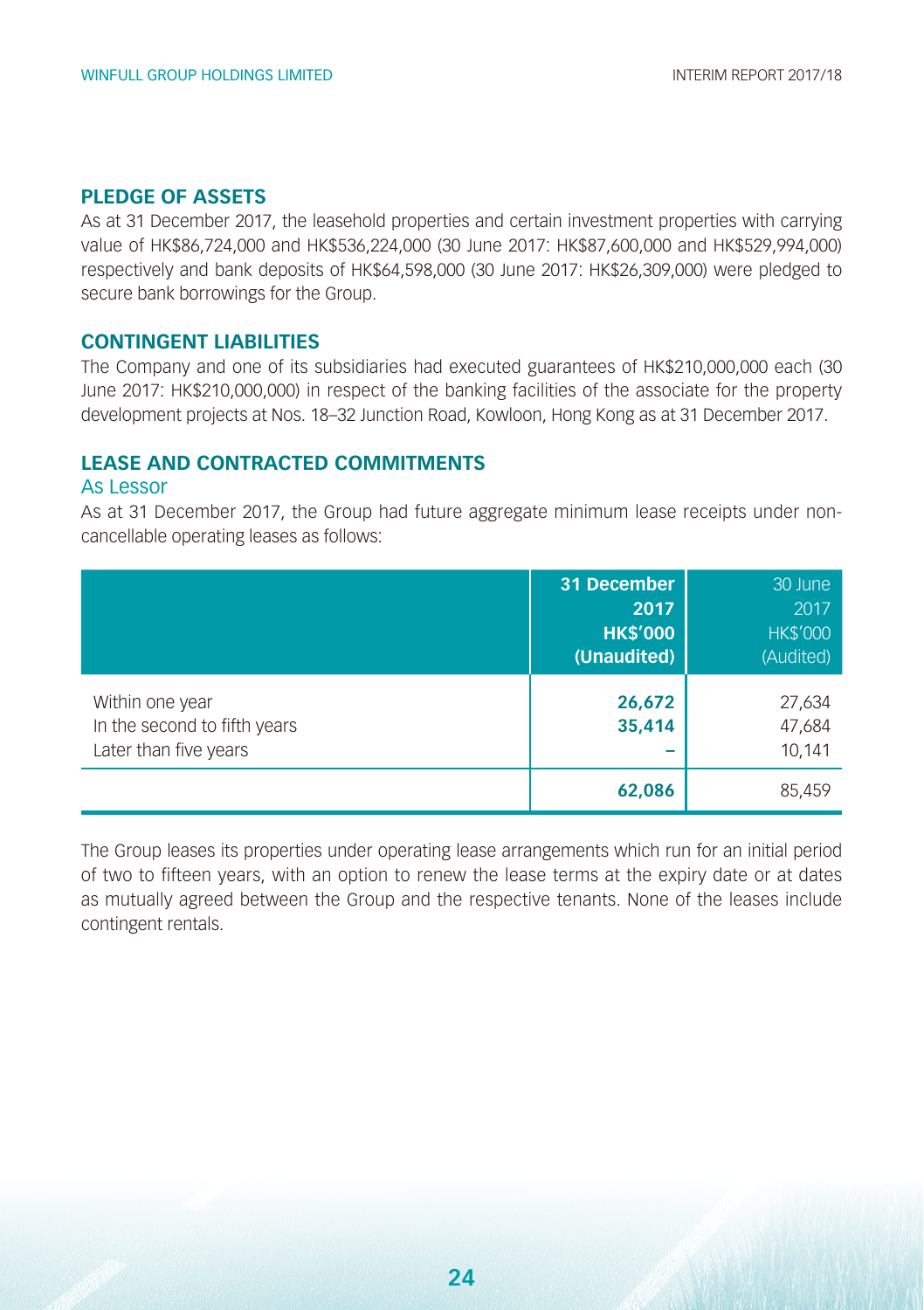#### **LEASE AND CONTRACTED COMMITMENTS** *(cont'd)* Capital Commitments

|                                                                                               | 31 December<br>2017<br><b>HK\$'000</b><br>(Unaudited) | 30 June<br>2017<br><b>HK\$'000</b><br>(Audited) |
|-----------------------------------------------------------------------------------------------|-------------------------------------------------------|-------------------------------------------------|
| Available-for-sale financial assets<br>Investment properties<br>Property, plant and equipment | 171,063<br>−                                          | 71,906<br>110,820<br>517                        |
|                                                                                               | 171,063                                               | 183.243                                         |

Save for the above commitment, as at 31 December 2017, neither the Group nor the Company had any other significant commitments.

#### **USE OF PROCEEDS FROM THE PLACING OF NEW SHARES UNDER GENERAL MANDATE**

On 13 May 2016, the Company entered into the placing agreement pursuant to which the Company has conditionally agreed to place through Sanfull Securities Limited, on a best effort basis, up to 420,000,000 placing shares of the Company at the placing price of HK\$0.15 per placing share of the Company to not less than six placees who and whose beneficial owners shall be independent third parties. The allotment of new shares of the Company was completed on 25 May 2016. The actual net proceeds from the placing were approximately HK\$62.4 million, of which HK\$50 million is intended for the costs, expenses and obligations of the property development project and the remaining HK\$12.4 million for general working capital of the Group. Details of the placing were set out in the announcement of the Company dated 15 May 2016 and the next day disclosure return of the Company dated 25 May 2016. As at 31 December 2017, HK\$45.5 million was unutilized and intended to be used for property development.

#### **FOREIGN EXCHANGE EXPOSURE**

The Group's income and expenditure during the Period were denominated in United States dollars (the "US\$"), GBP, Euro ("EUR"), HK\$ and Japanese Yen (the "JPY"), and most of the assets and liabilities as at 31 December 2017 were denominated in US\$, GBP, EUR, HK\$ and JPY. Accordingly, the Board is of the view that, to a certain extent, the Group is exposed to foreign currency exchange risk. For the US\$ foreign exchange exposure, the Board believes the exposure is small as the exchange rate of US\$ to HK\$ is comparatively stable. However, the Group is exposed to GBP, EUR and JPY foreign exchange exposure and the fluctuation of exchange rates of GBP, EUR and JPY against HK\$ could affect the Group's results of operations. During the Period, foreign currency banking facilities for GBP, EUR and JPY were arranged for acquisition of properties and investments in these currencies to hedge for foreign exchange exposure.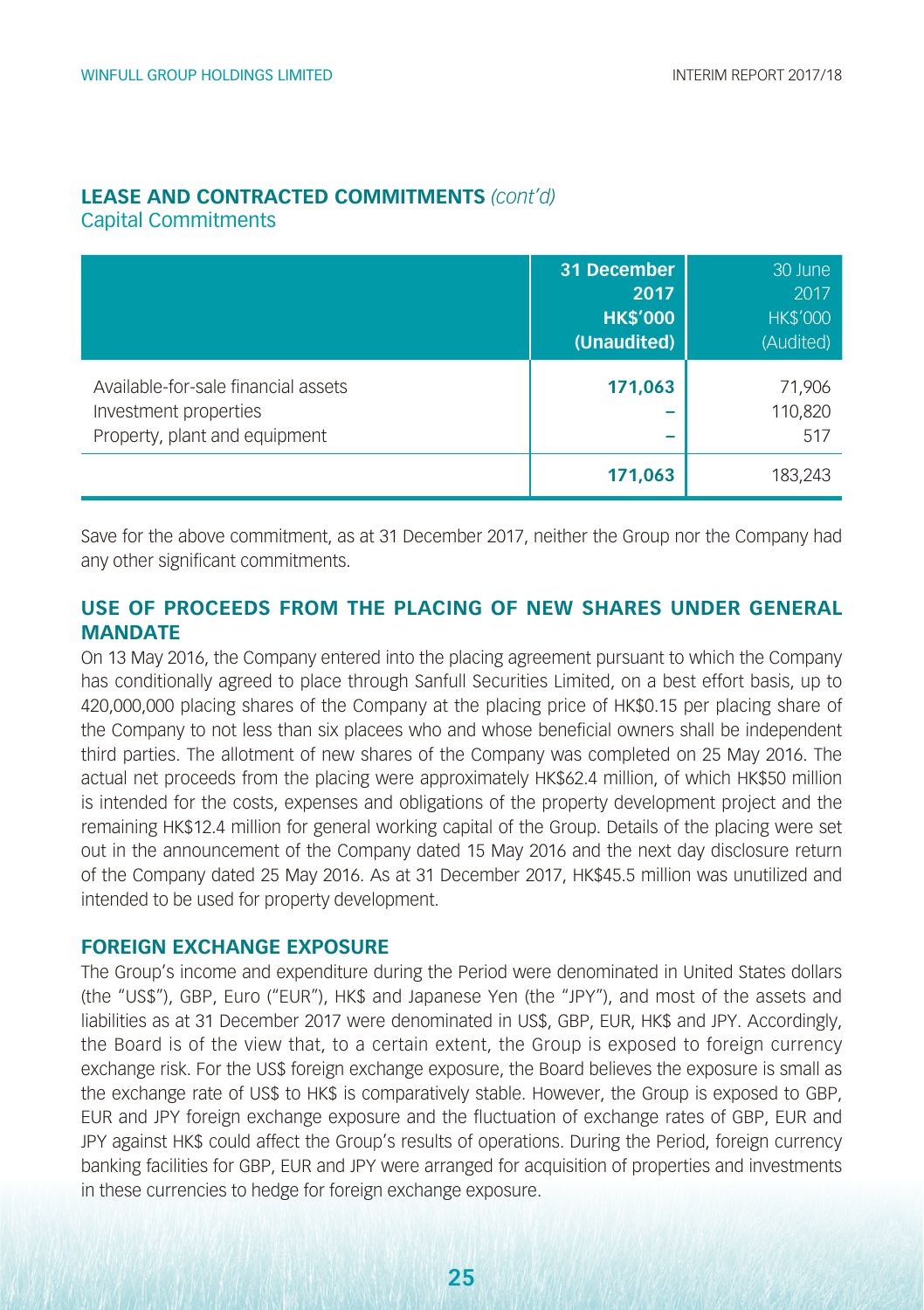#### **TREASURY POLICIES**

The Group adopts a conservative approach towards its treasury policies. The Group strives to reduce exposure to credit risk by performing ongoing credit evaluations of the financial conditions of its customers. To manage liquidity risk, the Board closely monitors the Group's liquidity position to ensure that the liquidity structure of the Group's assets, liabilities and commitments can meet its funding requirements.

#### **SEGMENT INFORMATION**

The analysis of the principal activities of the operations of the Group are set out in note 3 to the Condensed Financial Report.

#### **EMPLOYEES AND REMUNERATION POLICIES**

As at 31 December 2017, the Group had 12 (30 June 2017: 12) employees, including Directors. Total staff cost (including Directors' emoluments) was approximately HK\$8,383,000 for the Period as compared to approximately HK\$4,774,000 for the six months ended 31 December 2016. Remuneration is determined with reference to market terms and the performance, qualification and experience of individual employee. Year-end bonus based on individual performance will be paid to employees as recognition of and reward for their contributions. Other benefits include contributions to statutory mandatory provident fund scheme to its employees in Hong Kong and share option scheme.

#### **BUSINESS OVERVIEW**

#### Property Development Business

During the Period, the Group is engaged in two property development projects, which are both located in Kowloon, Hong Kong. A shareholder's agreement with a wholly owned subsidiary of Phoenix Asia Real Estate Investment, a former customer of the Group, for establishing an associate for a property redevelopment project at Nos. 18-32 Junction Road, Kowloon, Hong Kong (the "Junction Road Property Project"), which the Group has 30% equity interests, has been proceeded in 2011. The project has a site area of approximately 10,200 square feet and a gross floor area of approximately 84,000 square feet. The project has been developed into a composite residential and commercial building.

On 26 May 2017, the Group and its joint venture partners, as vendors and guarantors, entered into a formal sale and purchase agreement with an independent third party to dispose of the entire equity interest and all outstanding shareholders' loans of the Junction Road Property Project for a cash consideration of HK\$1,300,000,000. The completion of the transaction will take place on 28 March 2018. For details of the transaction, please refer to the Company's announcement dated 3 April 2017 and the Company's circular dated 9 June 2017.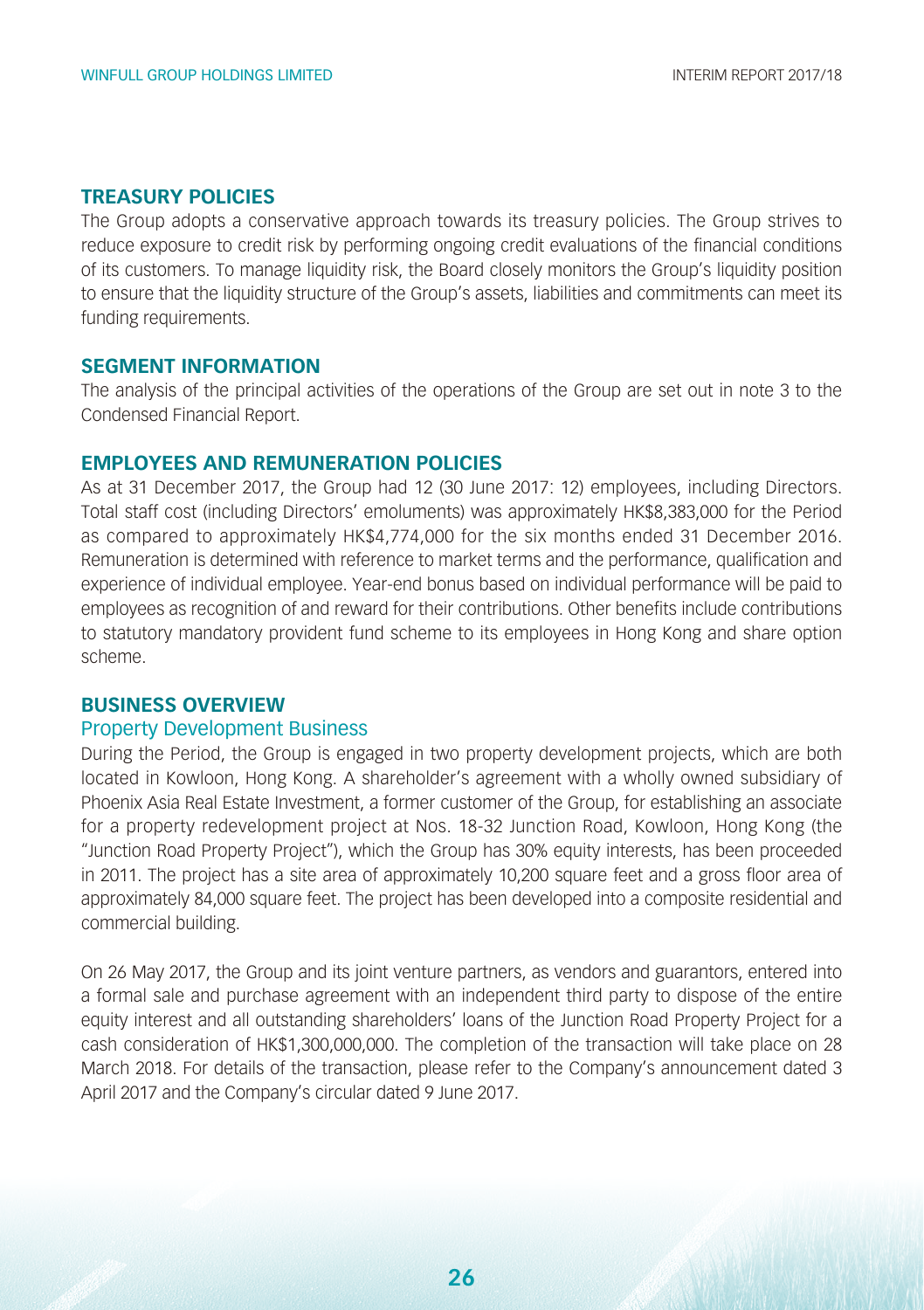#### Property Development Business *(cont'd)*

In respect of the redevelopment project at Nos. 142-154 Carpenter Road, Kowloon, Hong Kong (the "Carpenter Road Property Project"), the Group has acquired all the property units of this project during the year ended 30 June 2012. It has a site area of approximately 9,100 square feet. The Group held 100% equity interests of the project. On 17 March 2014, the Company has disposed 49% equity interests in those wholly owned subsidiaries, which held the Carpenter Road Property Project, to an independent third party. The disposal represents a good opportunity for realisation of the Group's investment in the Carpenter Road Property Project whilst allows the Group to maintain its interests in the redevelopment of the project. Further, the proceeds from the disposal can reduce the overall gearing of the Group. It can further strengthen the cash position of the Group and will allow the Group to reallocate its resources for future development.

Since there was a landmark judgment delivered by the Court of Final Appeal (the "CFA") of Hong Kong in May 2013 for the definition of "House", the developments of these two projects were restricted under the relevant lease. On 25 June 2014, a new practice note for the "House" restrictions under government leases has been circulated by the Lands Administration Office of the Lands Department in regards to the landmark judgment delivered by CFA.

As updated in the Company's announcement dated 16 December 2015, an approval letter in relation to the redevelopment of the Junction Road Property Project under lease conditions was granted by District Lands Officer/Kowloon East of the Lands Department and no land premium was mentioned. However, it is contemplated that additional commitment would be required for an additional cost for reinitiating the project as a result of the suspension in construction works because of the delay in approval of the project by District Lands Officer. As further update in the Company's announcement dated 15 June 2016, each of the Group and its joint venture partner executed further guarantee to secure a facility for the project with an additional commitment to be borne by the Group will be approximately HK\$66 million, representing the 30% interest of the Group in the project. The occupation permit of the project has been approved on 31 May 2016 and the development work was completed in October 2017.

An application for land exchange was submitted to the District Lands Officer in relation to the redevelopment of the Carpenter Road Project in 2015. A provisional basic terms offer dated 23 October 2015 offered by the District Lands Office (Kowloon East) was accepted by the Company on 5 November 2015. The demolition of the existing buildings was completed on 8 June 2017 and the outstanding building orders for the existing have been discharged accordingly.

On 1 June 2017, the Group and its joint venture partners, as vendors and guarantors, entered into a provisional sale and purchase agreements with an independent third party to dispose of the entire equity interests in and all outstanding shareholders' loans of those subsidiaries holding the Carpenter Road Property Project for a cash consideration of HK\$610,000,000. The completion of the transaction has taken place on 21 September 2017. For details of the transaction, please refer to the Company's announcements dated 1 June 2017 and 21 September 2017 and the circular of the transaction dated 28 September 2017.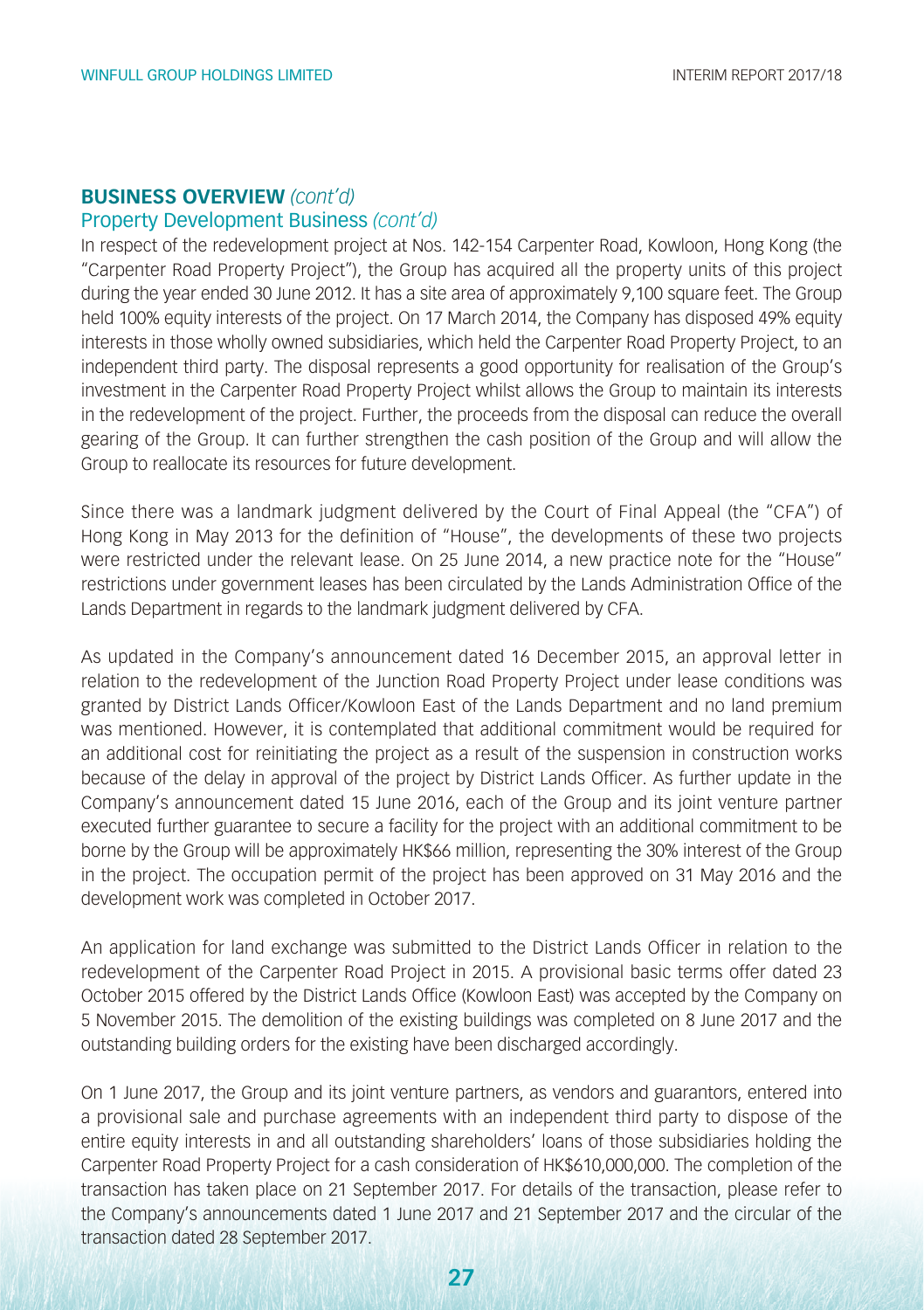#### Property Investment and Trading

During the Period, the Group has eight potential commercial and industrial properties for investment and trading purpose, which are located in Hong Kong, and a potential commercial property in Cardiff, the UK, for investment purpose. Details of those properties are as follows:

#### *Ground Floor Shop at Kimberley Road, Tsim Sha Tsui*

This property is located at the ground floor of Wing Lee Building at No. 23-31C Kimberley Road, Tsim Sha Tsui, Kowloon with approximately 4,500 square feet.

On 17 July 2017, the Group, as vendor, entered into a formal sale and purchase agreement with an independent third party to dispose of the entire equity interest and all debts owing to the Group by Central Fly Limited, which hold the above property, for cash consideration of HK\$206,000,000. The completion of the transaction took place on 10 October 2017. The Group considers that the disposal represents a good opportunity for realisation of the Group's investment properties. Further, the proceeds from the disposal can further strengthen the cash position of the Group and will allow the Group to reallocate its resources for its principal activities. For details of the transaction, please refer to the Company's announcements dated 13 June 2017, 26 June 2017 and 10 October 2017 and the Company's circular dated 24 July 2017.

#### *Roof of Block C of Sea View Estate, North Point*

This property is located at the front portion of the roof of Sea View Estate in North Point, which is facing the South of Victoria Harbour in Hong Kong Island. The Group believes that it can be converted into an eye-catching rooftop advertising signage with approximately 300 square meters. The advertising steel frame has been reconstructed and strengthened for LED signage. The Group has entered into a construction agreement with a contractor for construction of a LED signage on the steel frame. The construction is expected to be completed in the first quarter of 2018. The Group is also looking for appropriate potential tenant for the signage.

#### *Retail Shop Units at Grand Scholar, No. 419K Queen's Road West*

The property is located at Grand Scholar, No. 419K Queen's Road West, Hong Kong with two shops, including shops on ground floor and on lower ground 1st floor. The property has a total gross floor area of approximately 10,300 square feet and has been leased to a church for a fixed term of three years. The Group believes that the property can provide a future stable income for the Group.

#### *Whole Floor of Kenning Industrial Building at 19 Wang Hoi Road, Kowloon Bay*

The property is located at 4th Floor of Kenning Industrial Building, No. 19 Wang Hoi Road, Kowloon Bay, Hong Kong and is in proximity to the Kowloon Bay MTR station. The property has a total gross floor area of approximately 16,500 square feet and the whole floor has been leased during the Period.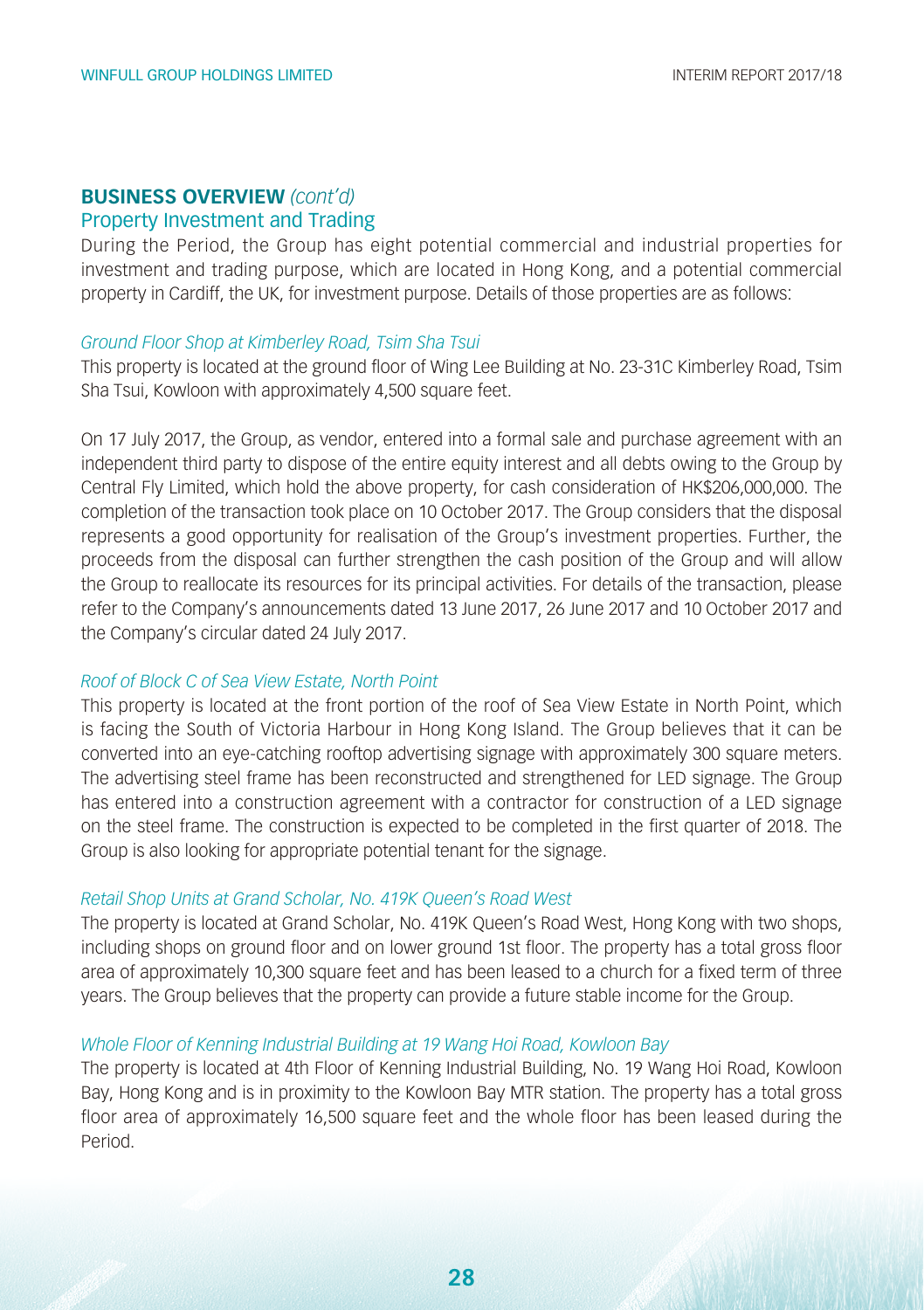#### Property Investment and Trading *(cont'd)*

#### *Atlantic House at Cardiff, United Kingdom*

The property is located at Cardiff, the United Kingdom with a total net floor area of approximately 42,000 square feet. The property consists of two office buildings which are individually let to two tenants, including a law firm and a university. The existing gross rental yield of the property is more than 7%. Cardiff is the principal office market within Wales and one of the major regional centres in the United Kingdom. The Group believes that it was a good opportunity for holding the property for long term investment purpose.

#### *Whole floor of 9 Queen's Road Central*

The property was acquired by the Group in May 2017. It is located at the 6th Floor of 9 Queen's Road Central, Hong Kong and is a commercial property with gross floor area of approximately 11,371 square feet. The property is currently used for commercial purpose and has been rented to various tenants. The Group believes that the property can provide a future stable income for the Group with the possibility of future long term appreciation in value.

#### *Office units and carpark space of Universal Trade Centre at 3 Arbuthnot Road*

Six office units and a carpark were acquired by the Group on 31 May and 30 June 2017, respectively. Those 6 office units are located on 30th, 29th and 13th floors of Universal Trade Centre, No. 3 Arbuthnot Road, Central, Hong Kong. Those office units have a total gross floor area of approximately 8,000 square feet. Those office units on 29th and 13th floors were acquired subject to tenancy, while those office units on 30th floor have been leased to an independent third party in August 2017.

#### *Office unit of Arion Commercial Centre at 2–12 Queen's Road West*

This office unit was acquired by the Group on 9 May 2017. It is located at Arion Commercial Centre at 2–12 Queen's Road West, Hong Kong and has a gross floor area of approximately 1,650 square feet. This office unit has been leased to a translation company, which is wholly owned by Mr. Pong Wilson Wai San ("Mr. Pong"), in June 2017, with the monthly rent of HK\$44,000, which was determined after arm's length negotiation with reference to the monthly rental of other similar premises in Hong Kong market and the professional valuation report.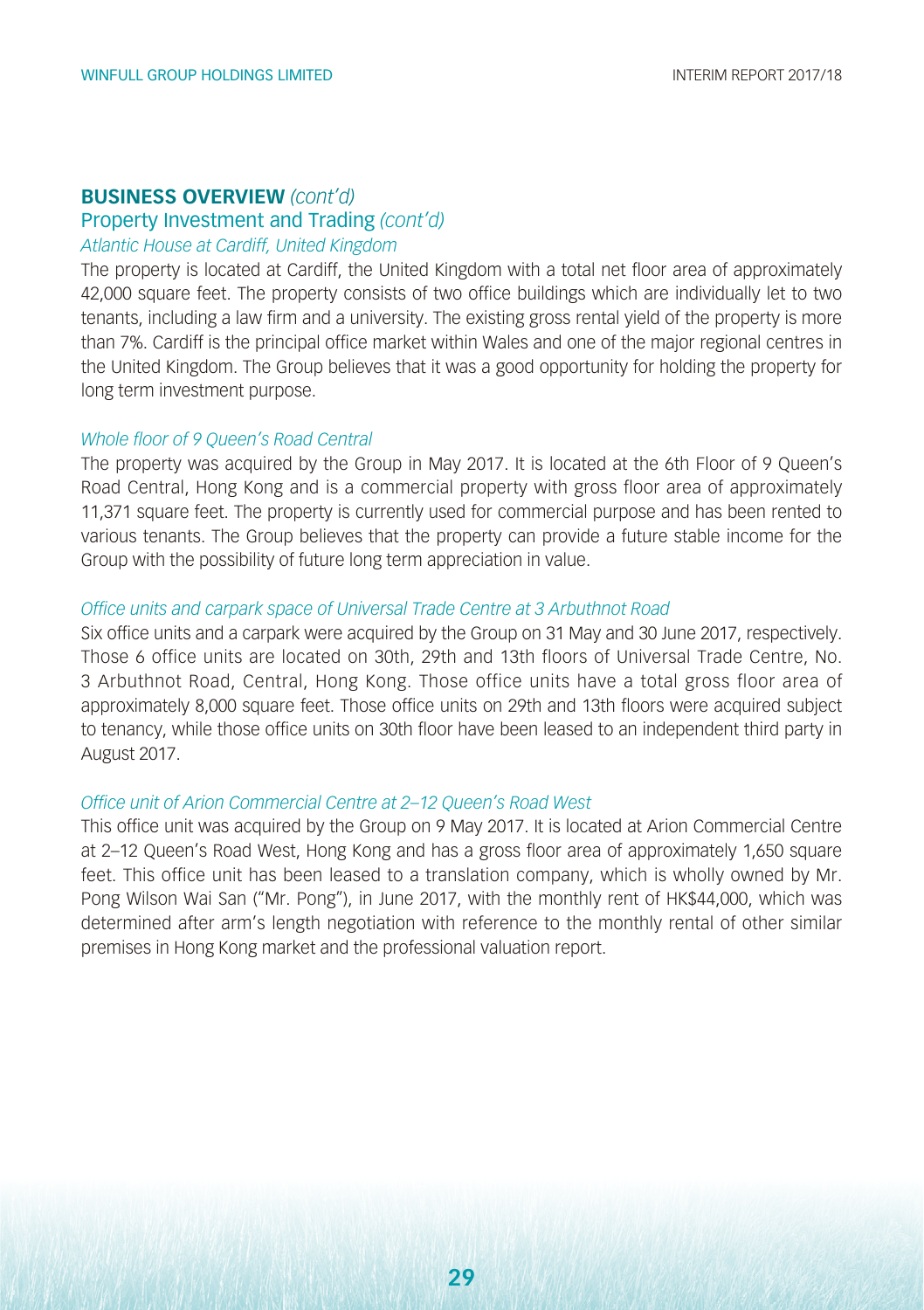#### Property Investment and Trading *(cont'd)*

#### *Whole office floor of Far East Consortium Building at 121 Des Voeux Road Central*

This property was acquired by the Group on 31 July 2017. It is a whole floor office unit located on 15th Floor of Far East Consortium Building, 121 Des Voeux Road Central, Hong Kong, which is an office building in Hong Kong's prime commercial district, with a gross area of approximately 7,300 square feet. About 50% of the property has been leased out to an independent third party.

The Group is optimistic about the prospect of the Hong Kong office market and considered that those properties represent an good investment opportunity in Hong Kong office market and the Group will benefit from the long term appreciation of the price in commercial office in Hong Kong.

During the Period, the segment from property investment and trading business recorded a revenue of approximately HK\$14,644,000, representing approximately 2.3% of the Group's revenue for the Period and was increased by approximately 74.1% comparing with that of approximately HK\$8,411,000, including rental income in revenue of approximately HK\$5,516,000 and rental income in other income of approximately HK\$2,895,000, for the corresponding period of last financial year. This segment is expected to provide a significant and steady income source to the Group.

#### **PROSPECTS**

The growth of Hong Kong economy remained moderate for the Period and the property market showed a brisk performance. The Hong Kong Government (the "Government") continued to put in significant effort to manage demand and reduce the possible risks to financial stability arising from an exuberant property market. The Government also sustained its effort of raising flat supply through land sale program and other terms of land supply sources. Looking forward, market sentiment in the near future may still be influenced by the US Federal Reserve's recent repeated hesitations in lifting interest rates and its balance sheet normalisation.

Despite the uncertainty in Hong Kong and global economy, we are confident that Hong Kong will remain relevant and vital in its own right and as part of China. With the purpose of offering better returns to the Shareholders, the Group decided to concentrate on property investment and trading, and development businesses. The Group believed that the business of property development and property investment and trading both locally and internationally can broaden the revenue base and benefit the Company and the Shareholders as a whole in the long run. The Group will continue to explore potential property investment and trading opportunities with a view to have a diversified and balanced portfolio and to provide steady income source to the Group. The Group is conscious to monitor and analyze the impact of the local and global economy so as to make cautious business decisions and to adjust our development plan if necessary so as to maximize the return to the **Shareholders**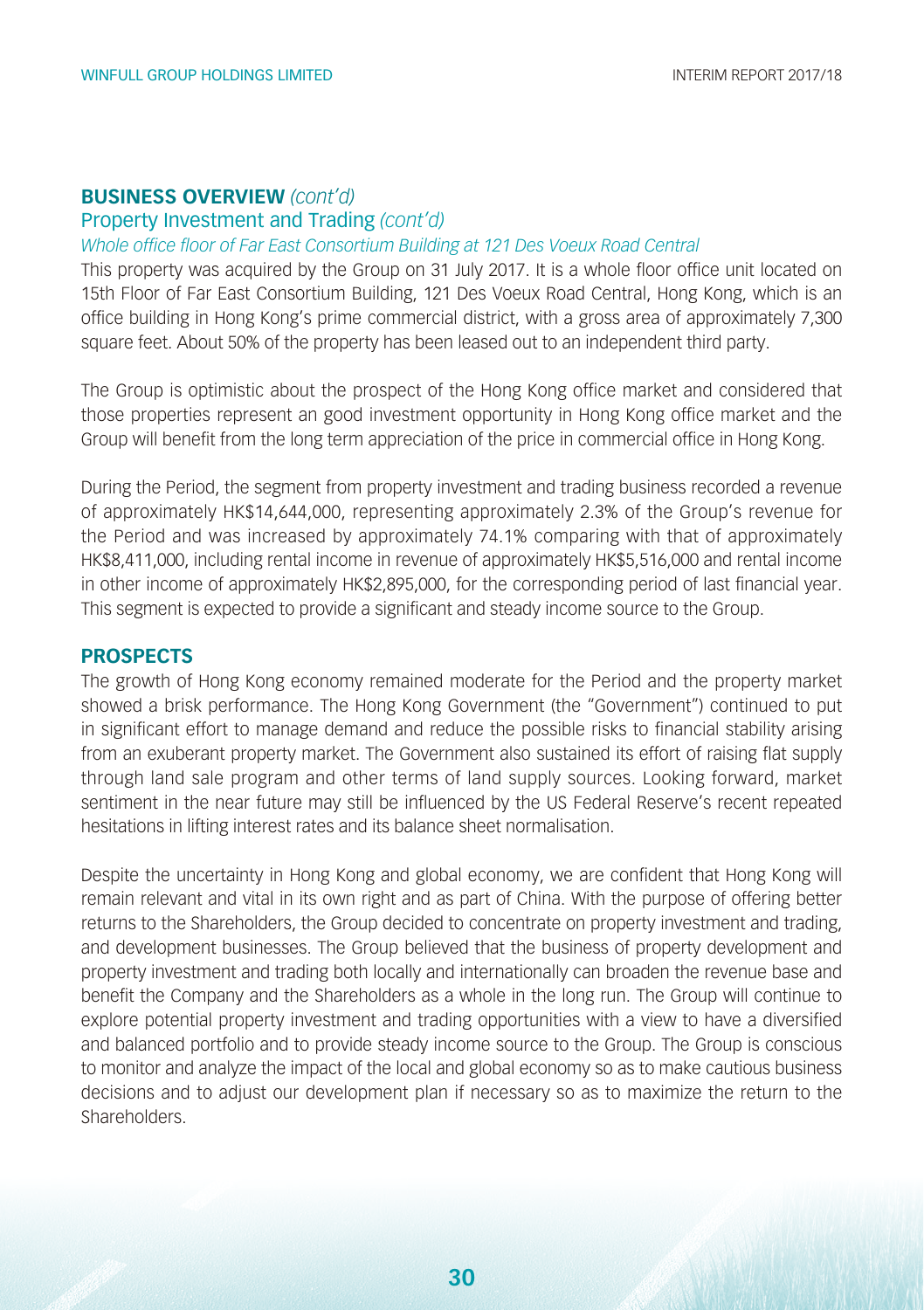#### **SHARE OPTIONS**

A share option scheme was adopted by the Company on 1 November 2011 by the Shareholders (the "Share Option Scheme"). The following shows the outstanding position of the Directors as at 31 December 2017 with respect to their share options granted under the Share Option Scheme.

|                                 |                                   |                                    |                         | Number of share options               |                                        |                                          |                                |                                          |                                       |
|---------------------------------|-----------------------------------|------------------------------------|-------------------------|---------------------------------------|----------------------------------------|------------------------------------------|--------------------------------|------------------------------------------|---------------------------------------|
| Name or category<br>of grantees | Date of grant of<br>share options | <b>Exercise</b><br>Price<br>(HK\$) | <b>Exercise Period</b>  | <b>Balance</b><br>as at<br>01.07.2017 | <b>Granted</b><br>during<br>the Period | <b>Exercised</b><br>during<br>the Period | Lapsed<br>during<br>the Period | <b>Cancelled</b><br>during<br>the Period | <b>Balance</b><br>as at<br>31.12.2017 |
| <b>Directors</b>                |                                   |                                    |                         |                                       |                                        |                                          |                                |                                          |                                       |
| Pong Wilson Wai San             | 26/10/2012 (Note 1)               | 0.395                              | 26/10/2012 - 25/10/2017 | 11,000,000                            |                                        | $\overline{\phantom{a}}$                 | 11,000,000                     |                                          |                                       |
|                                 | 3/6/2014 (Note 2)                 | 0.221                              | 3/6/2014 - 2/6/2024     | 22,600,000                            | ÷                                      |                                          |                                |                                          | 22,600,000                            |
|                                 | 17/5/2016 (Note 3)                | 0.189                              | 17/5/2016 - 16/5/2026   | 26,400,000                            | $\overline{\phantom{a}}$               | ٠                                        | ۰                              | $\overline{\phantom{0}}$                 | 26,400,000                            |
| Lee Wing Yin                    | 26/10/2012 (Note 1)               | 0.395                              | 26/10/2012 - 25/10/2017 | 1,000,000                             | ۰                                      | $\overline{\phantom{a}}$                 | 1,000,000                      | $\overline{a}$                           |                                       |
|                                 | 3/6/2014 (Note 2)                 | 0.221                              | 3/6/2014 - 2/6/2024     | 1,000,000                             | $\overline{\phantom{a}}$               | ۰                                        | ٠                              | $\overline{a}$                           | 1,000,000                             |
|                                 | 17/5/2016 (Note 3)                | 0.189                              | 17/5/2016 - 16/5/2026   | 27,180,000                            | ÷                                      |                                          |                                | $\overline{\phantom{0}}$                 | 27,180,000                            |
| Ngan Man Ho                     | 26/10/2012 (Note 1)               | 0.395                              | 26/10/2012 - 25/10/2017 | 1,000,000                             | $\overline{a}$                         | $\overline{\phantom{a}}$                 | 1,000,000                      | $\overline{a}$                           |                                       |
|                                 | 3/6/2014 (Note 2)                 | 0.221                              | 3/6/2014 - 2/6/2024     | 1,000,000                             |                                        | ۰                                        |                                | $\overline{\phantom{0}}$                 | 1,000,000                             |
|                                 | 17/5/2016 (Note 3)                | 0.189                              | 17/5/2016 - 16/5/2026   | 3,180,000                             | ÷                                      | ۰                                        |                                | $\overline{a}$                           | 3,180,000                             |
| Lai Hin Wing Henry              | 26/10/2012 (Note 1)               | 0.395                              | 26/10/2012 - 25/10/2017 | 1,000,000                             | $\overline{\phantom{0}}$               | $\overline{\phantom{a}}$                 | 1,000,000                      | $\overline{a}$                           |                                       |
| Koo Fook Sun Louis              | 26/10/2012 (Note 1)               | 0.395                              | 26/10/2012 - 25/10/2017 | 1,000,000                             | ۰                                      | $\overline{\phantom{a}}$                 | 1,000,000                      |                                          |                                       |
| Yeung Wing Yan Wendy            | 26/10/2012 (Note 1)               | 0.395                              | 26/10/2012 - 25/10/2017 | 1,000,000                             | ۰                                      | $\overline{\phantom{0}}$                 | 1,000,000                      | ۰                                        |                                       |
| Lung Hung Cheuk                 | 26/10/2012 (Note 1)               | 0.395                              | 26/10/2012 - 25/10/2017 | 1,000,000                             |                                        | ٠                                        | 1,000,000                      |                                          |                                       |
| Total                           |                                   |                                    |                         | 98,360,000                            |                                        |                                          | 17,000,000                     |                                          | 81,360,000                            |

Note 1: The closing price of the shares of the Company (the "Shares") immediately before 26 October 2012, on which those options were granted, was HK\$0.395.

Note 2: The closing price of the Shares immediately before 3 June 2014, on which those options were granted, was HK\$0.221.

Note 3: The closing price of the Shares immediately before 17 May 2016, on which those options were granted, was HK\$0.189.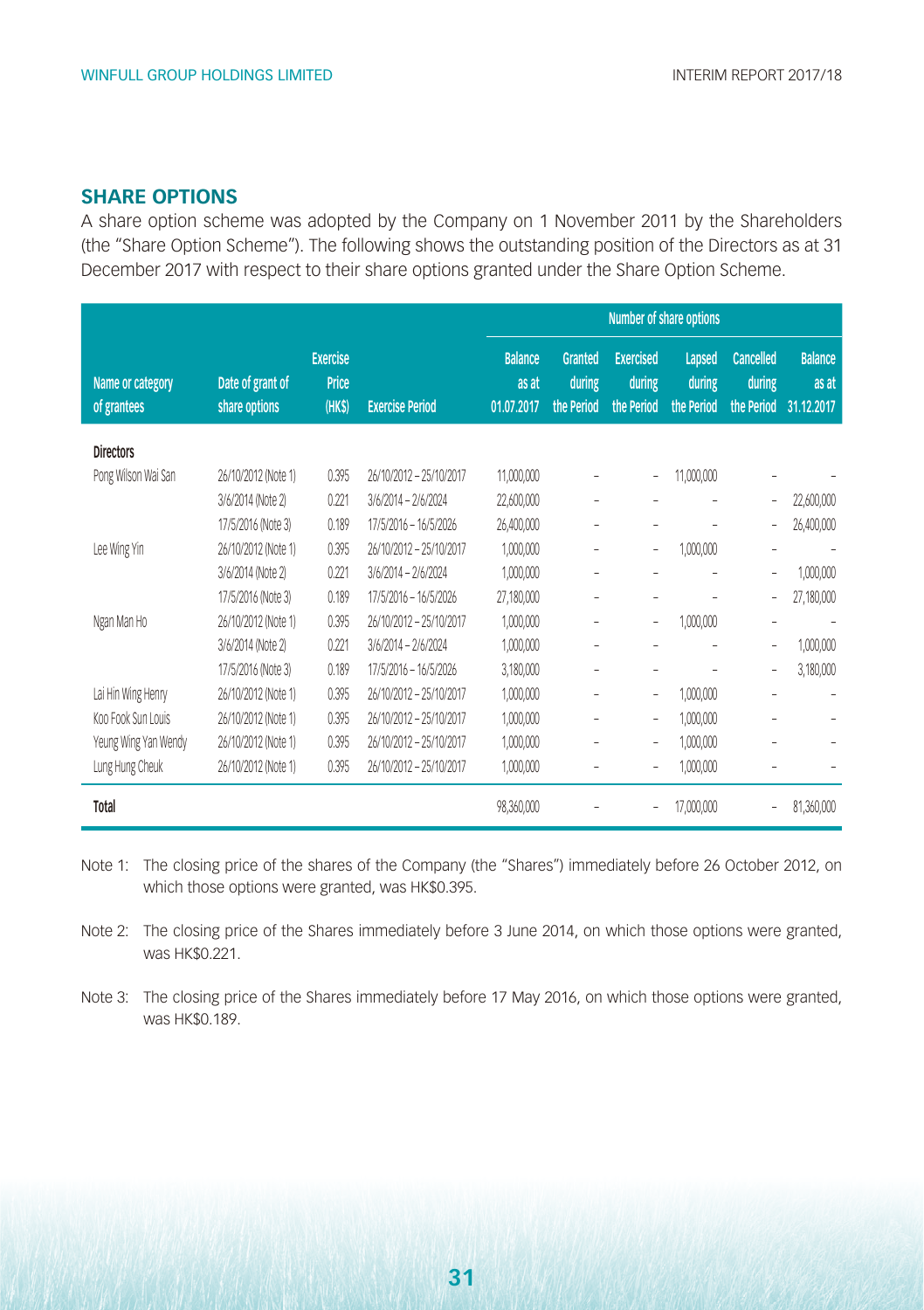#### **DIRECTORS' AND CHIEF EXECUTIVES' INTERESTS AND SHORT POSITIONS IN THE SHARES, UNDERLYING SHARES AND DEBENTURES OF THE COMPANY OR ANY ASSOCIATED CORPORATION**

As at 31 December 2017, the interests and short positions of the Directors and chief executives of the Company in the shares, underlying shares and debentures of the Company or any of its associated corporations (within the meaning of Part XV of the Securities and Futures Ordinance (Cap. 571, Laws of Hong Kong) (the "SFO")) which were required to be notified to the Company and the Stock Exchange of Hong Kong Limited (the "Stock Exchange") pursuant to Divisions 7 and 8 of Part XV of the SFO (including interests or short positions which they were taken or deemed to have under such provisions of the SFO) or as recorded in the register required to be kept by the Company under Section 352 of the SFO or otherwise notified to the Company and the Stock Exchange pursuant to the Model Code for Securities Transactions by Directors of Listed Issuers as set out in the Appendix 10 of the Listing Rules (the "Model Code"), were as follows:

|                          | <b>Number of Shares</b>     | Approximate               |                               |
|--------------------------|-----------------------------|---------------------------|-------------------------------|
| <b>Name of Directors</b> | <b>Personal</b><br>interest | <b>Total</b>              | percentage of<br>shareholding |
| Pong Wilson Wai San      | 49,000,000                  | 49,000,000<br>(Note 1)    | 0.88%                         |
|                          | 7,328,000                   | 7,328,000                 | 0.13%                         |
|                          | 3.346.419.668               | 3,346,419,668<br>(Note 2) | 60.32%                        |
| Lee Wing Yin             | 28.180.000                  | 28,180,000<br>(Note 1)    | 0.51%                         |
| Ngan Man Ho              | 248,000                     | 248,000                   | 0.01%                         |
|                          | 4.180.000                   | 4,180,000<br>(Note 1)     | 0.08%                         |

#### Notes:

- 1. These Shares represent the share options granted by the Company on 3 June 2014 and 17 May 2016 under the Share Option Scheme.
- 2. These Shares are beneficially owned by Virtue Partner Group Limited, a company wholly owned by Mr. Pong, and therefore Mr. Pong is deemed to be interested in these Shares under the SFO.

All the interests disclosed above represent long position in the Shares.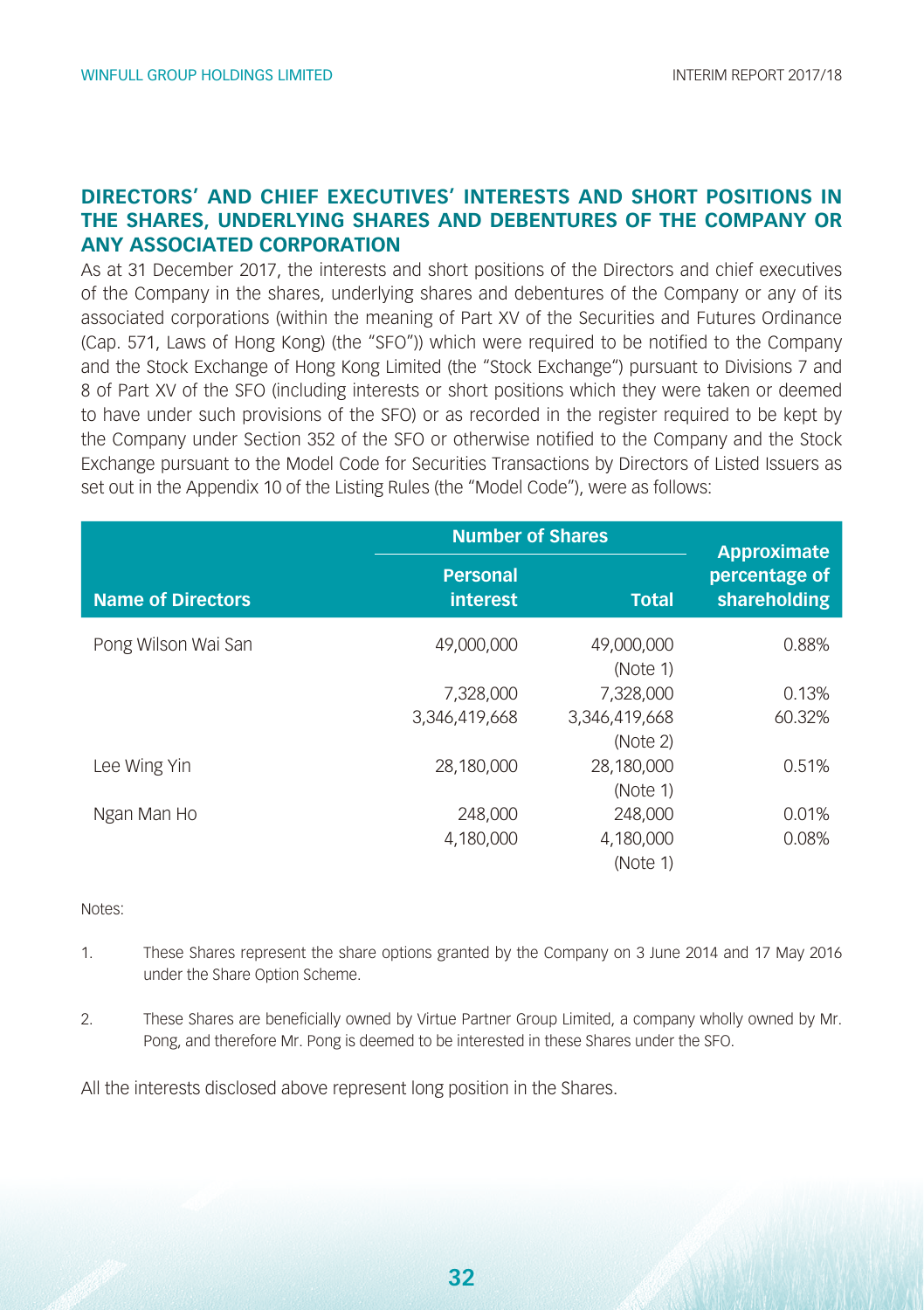#### **DIRECTORS' AND CHIEF EXECUTIVES' INTERESTS AND SHORT POSITIONS IN THE SHARES, UNDERLYING SHARES AND DEBENTURES OF THE COMPANY OR ANY ASSOCIATED CORPORATION** *(cont'd)*

Interest in the associated corporation

| <b>Name of Director</b> | Name of the<br>associated<br>corporation         | Capacity/<br><b>Nature of</b><br><b>interests</b> | <b>Number of</b><br>ordinary<br>share(s) held | Approximate<br>percentage of<br>the total issued<br>shares of the<br>associated<br>corporation |
|-------------------------|--------------------------------------------------|---------------------------------------------------|-----------------------------------------------|------------------------------------------------------------------------------------------------|
| Pong Wilson Wai San     | Virtue Partner Group Beneficial Owner<br>limited |                                                   | 1 share                                       | 100%                                                                                           |

Save as disclosed above, as at 31 December 2017, none of the Directors and chief executives of the Company had any other interests or short positions in any shares, underlying shares or debentures of the Company or any of its associated corporation (within the meaning of Part XV of the SFO) which were required to be notified to the Company and the Stock Exchange pursuant to Divisions 7 and 8 of Part XV of the SFO (including interests or short positions which they were taken or deemed to have under such provisions of the SFO), or which were required to be recorded in the register kept by the Company under Section 352 of the SFO or otherwise notified to the Company and the Stock Exchange pursuant to the Model Code.

#### **SUBSTANTIAL SHAREHOLDERS' INTERESTS IN SHARES, UNDERLYING SHARES AND DEBENTURES**

As at 31 December 2017, the interests or short positions of person in the shares, underlying shares and debentures of the Company which would fall to be disclosed to the Company under the provisions of Divisions 2 and 3 of Part XV of the SFO or, who is, directly or indirectly, interested in 5% or more of the total number of issued Shares carrying rights to vote in all circumstances at general meetings of any other members of the Group, or any other substantial Shareholders whose interests or short positions were recorded in the register required to be kept by the Company under Section 336 of the SFO were as follows:

| <b>Name of Shareholders</b>       | Capacity in which<br><b>Shares are held</b> | <b>Number</b><br>of Shares | <b>Approximate</b><br>percentage of<br>shareholding |
|-----------------------------------|---------------------------------------------|----------------------------|-----------------------------------------------------|
| Tung Ching Yee Helena<br>(Note 1) | Family interest                             | 3.402.747.668              | 61.33%                                              |
| Virtue Partner Group Limited      | Beneficial owner                            | 3.346.419.668<br>(Note 2)  | 60.32%                                              |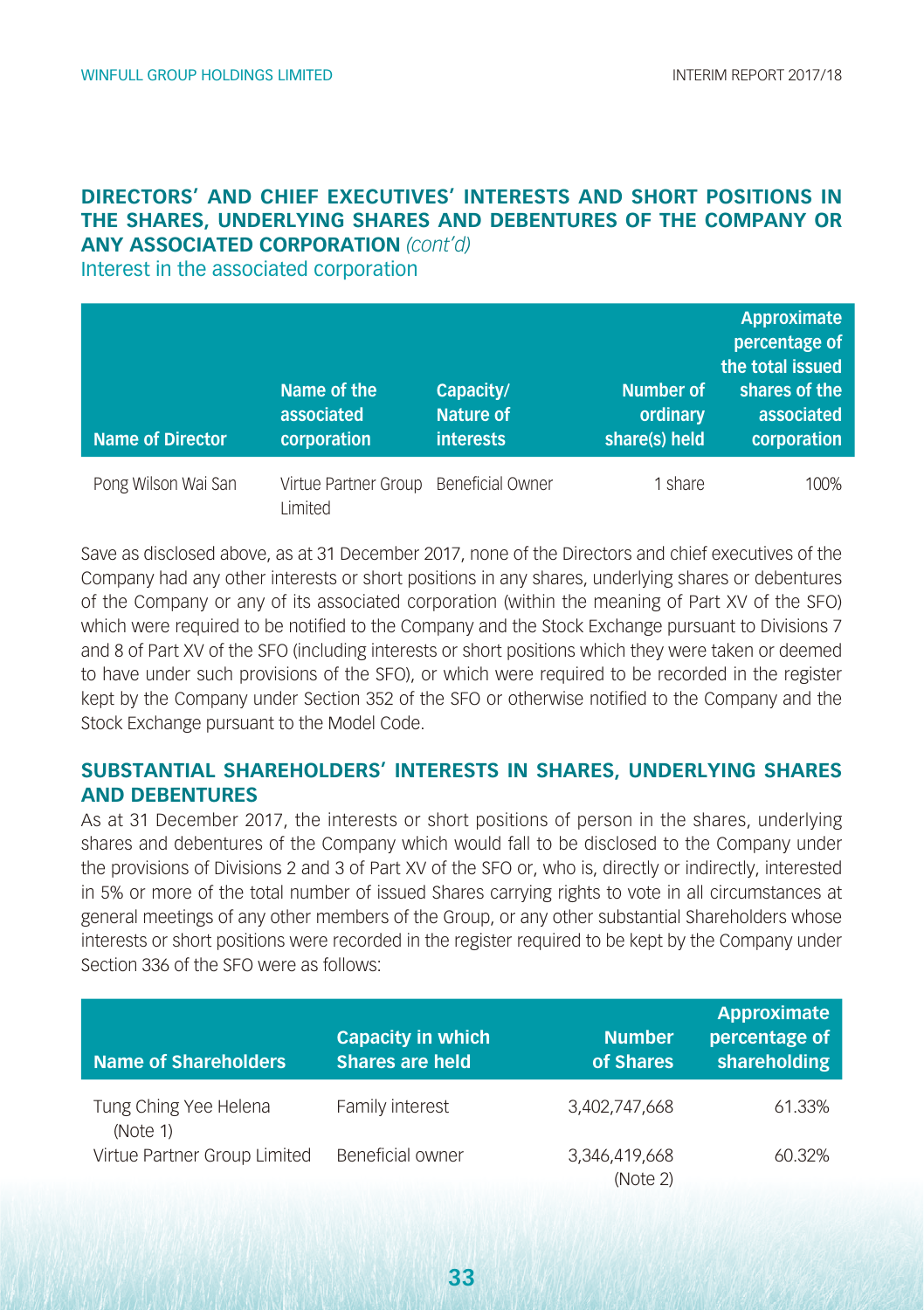#### **SUBSTANTIAL SHAREHOLDERS' INTERESTS IN SHARES, UNDERLYING SHARES AND DEBENTURES** *(cont'd)*

Notes:

- 1. Ms. Tung Ching Yee Helena is the wife of Mr. Pong and is accordingly deemed to be interested in the Shares beneficially owned by Mr. Pong in his own capacity and through his controlled corporation, Virtue Partner Group Limited, under the SFO.
- 2. 3,346,419,668 Shares are beneficially owned by Virtue Partner Group Limited, a company wholly owned by Mr. Pong, and therefore Mr. Pong is deemed to be interested in these Shares under the SFO.

All the interests disclosed above represent long position in Shares.

Save as disclosed above, as at 31 December 2017, the Directors were not aware of any other person (other than the Directors and chief executive of the Company) who had an interest or short position in the shares, underlying shares or debenture of the Company which would fall to be disclosed to the Company under the provisions of Divisions 2 and 3 of Part XV of the SFO or, who is, directly or indirectly, interested in 5% or more of the total number of issued Shares carrying rights to vote in all circumstances at general meetings of any other members of the Group, or any other substantial Shareholders whose interests or short positions were recorded in the register required to be kept by the Company under Section 336 of the SFO.

#### **CHANGES OF DIRECTORS' INFORMATION**

Pursuant to Rule 13.51B(1) of the Listing Rules, the change of information on the Directors are as follows:

The emolument of Mr. Pong, the chairman and executive Director, was adjusted from HK\$480,000 per month to HK\$504,000 per month (inclusive of salary and allowances but excluding any director's fee), which is determined by reference to his roles, experience and responsibilities in the Company, with effect from 1 January 2018.

The emolument of Mr. Lee Wing Yin, the chief executive officer, company secretary and executive Director, was adjusted from HK\$90,000 per month to HK\$100,000 per month (inclusive of salary and allowances but excluding any director's fee), which is determined by reference to his roles, experience and responsibilities in the Company, with effect from 1 January 2018.

The emolument of Mr. Ngan Man Ho ("Mr. Ngan"), the executive Director, was adjusted from HK\$70,000 per month to HK\$74,000 per month (inclusive of salary and allowances but excluding any director's fee), which is determined by reference to his roles, experience and responsibilities in the Company, with effect from 1 January 2018.

The service agreement of Mr. Ngan has been renewed for a further term of three years commencing on 12 December 2017.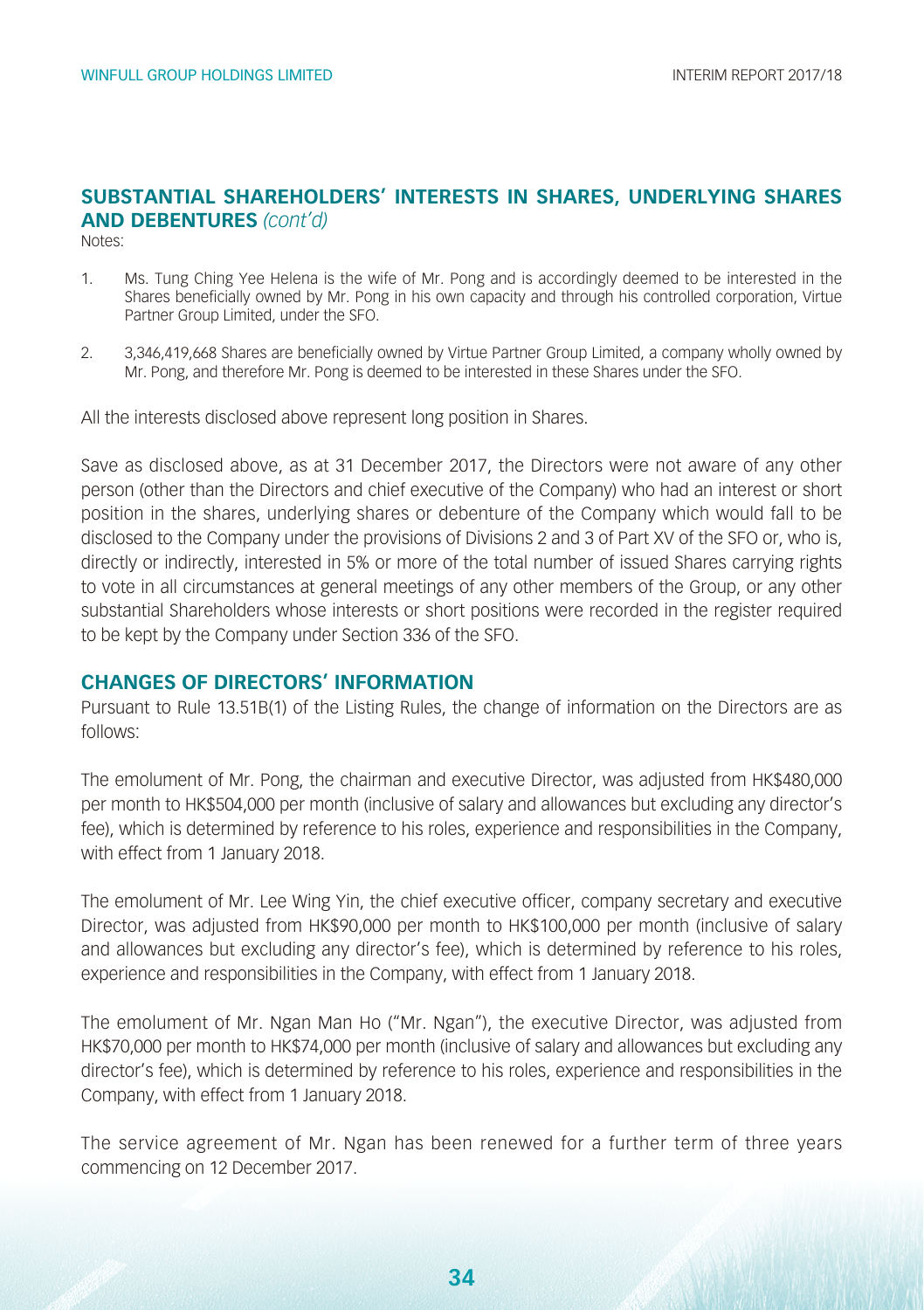The letters of appointment of Mr. Lai Hin Wing Henry and Ms. Yeung Wing Yan Wendy, the nonexecutive Director and an independent non-executive Director respectively, have been renewed for a further term of one year commencing on 12 December 2017.

The letters of appointment of Mr. Koo Fook Sun Louis and Mr. Lung Hung Cheuk, both are independent non-executive Directors, were renewed for a further term of one year commencing on 23 March 2018.

#### **DIRECTORS' RIGHTS TO ACQUIRE SHARE OR DEBENTURES**

Apart from as disclosed under the heading "Directors' and chief executives' interests and short positions in the shares, underlying shares and debentures of the Company or any associated corporation" above, at no time during the Period were rights to acquire benefits by means of the acquisition of shares in or debentures of the Company or of any other body corporate granted to any Directors or their respective spouse or children under 18 years of age, or were any such rights exercised by them; or was the Company, its holding company or any of its subsidiaries a party to any arrangements to enable the Directors, their respective spouse or children under 18 years of age to acquire such rights in the Company or any other body corporate.

#### **PURCHASE, REDEMPTION OR SALE OF THE LISTED SECURITIES OF THE COMPANY**

Neither the Company, nor any of its subsidiaries has purchased, redeemed or sold any of the Company's listed shares during the Period.

#### **CODE OF CONDUCT REGARDING SECURITIES TRANSACTIONS BY DIRECTORS**

The Company has adopted a code of conduct regarding securities transactions by Directors on terms no less exacting than the required standard of dealings set out in the Model Code. Having made specific enquiry of all Directors, the Company was not aware of any non-compliance with such required standard of dealings and its code of conduct regarding securities transactions by Directors throughout the Period.

#### **CORPORATE GOVERNANCE PRACTICES**

The Company maintains a high standard of corporate governance practices. The Directors believe the long term financial performance as opposed to short term rewards is a corporate governance objective. The Board would not take unique risks to make short term gains at the expense of the long term objectives. The Company has adopted the code provisions set out in the Corporate Governance Code and Corporate Governance Report to the Appendix 14 (the "CG Code") of the Listing Rules. The Company has complied with all CG Code during the Period.

**35**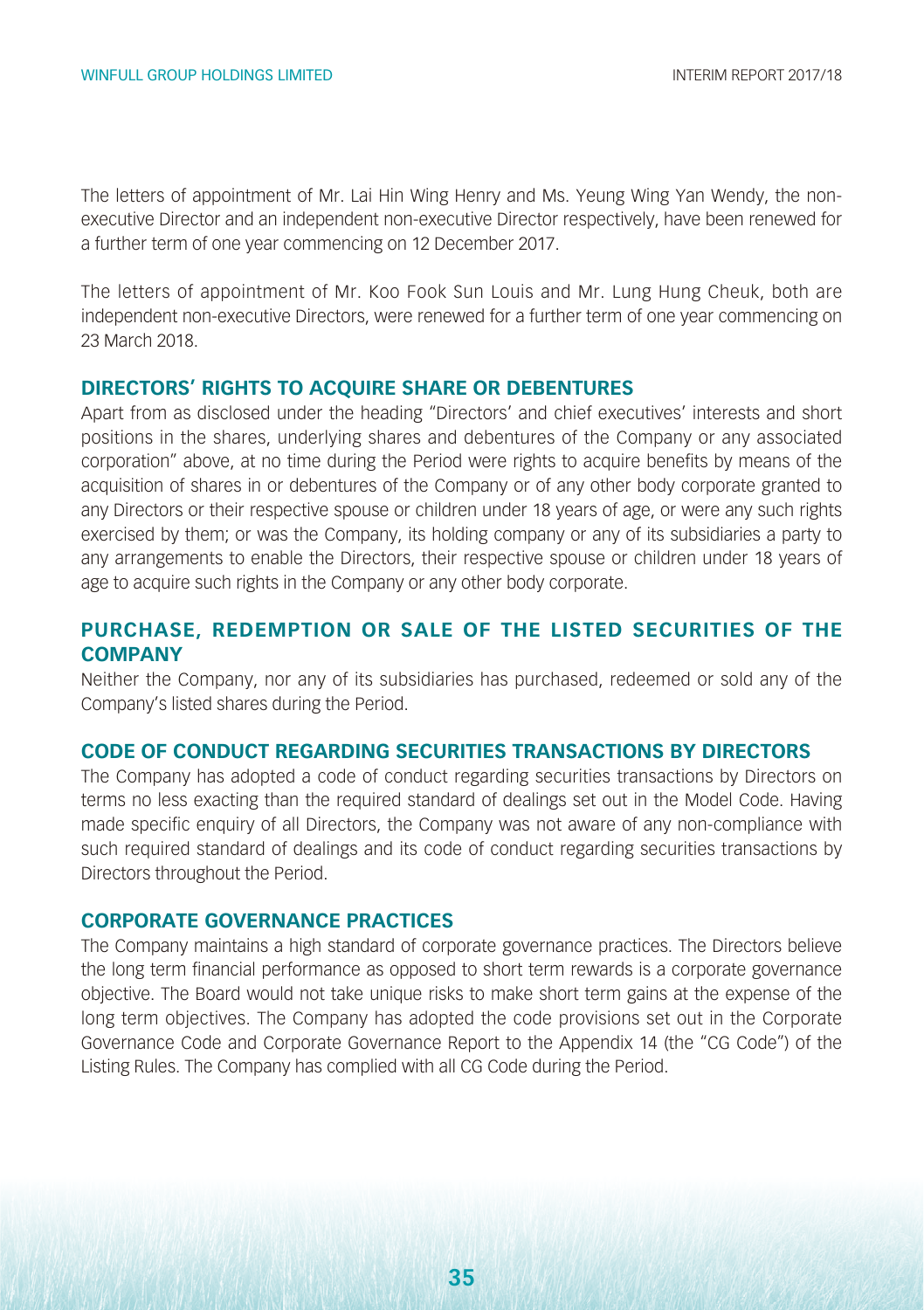#### **PRE-EMPTIVE RIGHTS**

There are no provisions for pre-emptive rights under the Company's articles of association, or the laws of the Cayman Islands, which would oblige the Company to offer new shares of the Company on a pro rata basis to existing Shareholders.

#### **AUDIT COMMITTEE**

The Company established an audit committee (the "Committee") on 2 May 2002, with the latest written terms of reference adopted on 3 June 2016 in compliance with the Listing Rules, for the purpose of reviewing and providing supervision over the financial reporting process, risk management and internal control of the Group. The Committee comprises three independent non-executive Directors, namely Mr. Koo Fook Sun Louis, Mr. Lung Hung Cheuk and Ms. Yeung Wing Yan Wendy. The unaudited consolidated results of the Group for the six months ended 31 December 2017 have been reviewed by the Committee, who is of the opinion that such statements comply with the applicable accounting standards, the Stock Exchange and legal requirements, and that adequate disclosures have been made.

> By Order of the Board **Pong Wilson Wai San** *Chairman*

Hong Kong, 12 February 2018

*As at the date of this report, the executive Directors are Mr. Pong Wilson Wai San, Mr. Lee Wing Yin and Mr. Ngan Man Ho, the non-executive Director is Mr. Lai Hin Wing Henry and the independent non-executive Directors are Mr. Koo Fook Sun Louis, Mr. Lung Hung Cheuk and Ms. Yeung Wing Yan Wendy.*